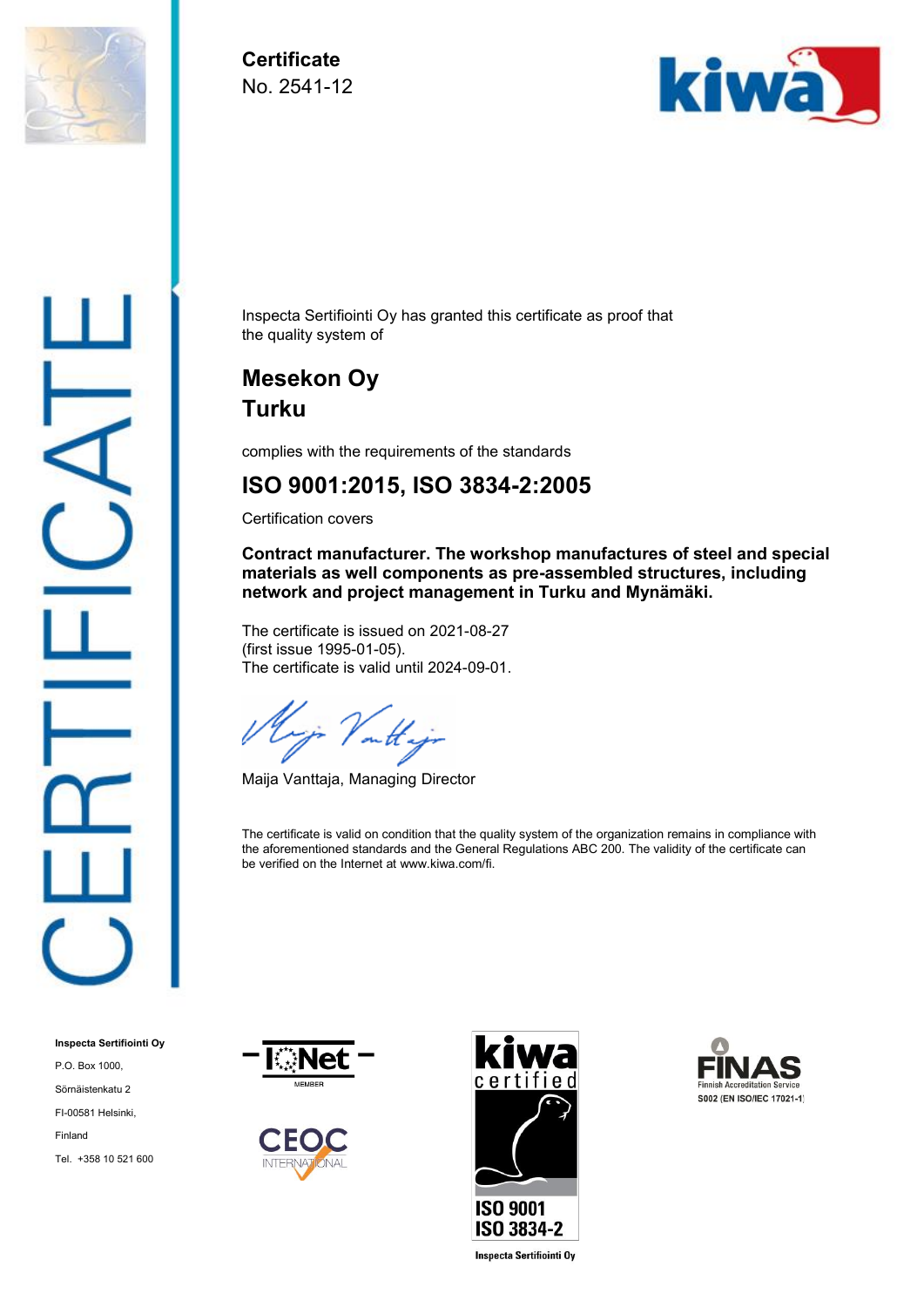

**Certificate** No. 7950-03



Inspecta Sertifiointi Oy has granted this certificate as proof that the occupational health and safety system of

## **Mesekon Oy Turku**

complies with the requirements of the standard

#### **ISO 45001:2018**

Certification covers

**Contract manufacturer. The workshop manufactures of steel and special materials as well components as pre-assembled structures, including network and project management in Turku and Mynamäki.**

The certificate is issued on 2020-06-01 (first issue 2014-09-01). The certificate is valid until 2023-09-01.

Mij Vartaj

Maija Vanttaja, Managing Director

The certificate is valid on condition that the occupational health and safety system of the organization remains in compliance with the aforementioned standard and the General Regulations ABC 200. The validity of the certificate can be verified on the Internet at www.kiwa.com/fi.

**Inspecta Sertifiointi Oy** P.O. Box 1000, Sörnäistenkatu 2 FI-00581 Helsinki, Finland Tel. + 358 10 521 600







**Inspecta Sertifiointi Oy**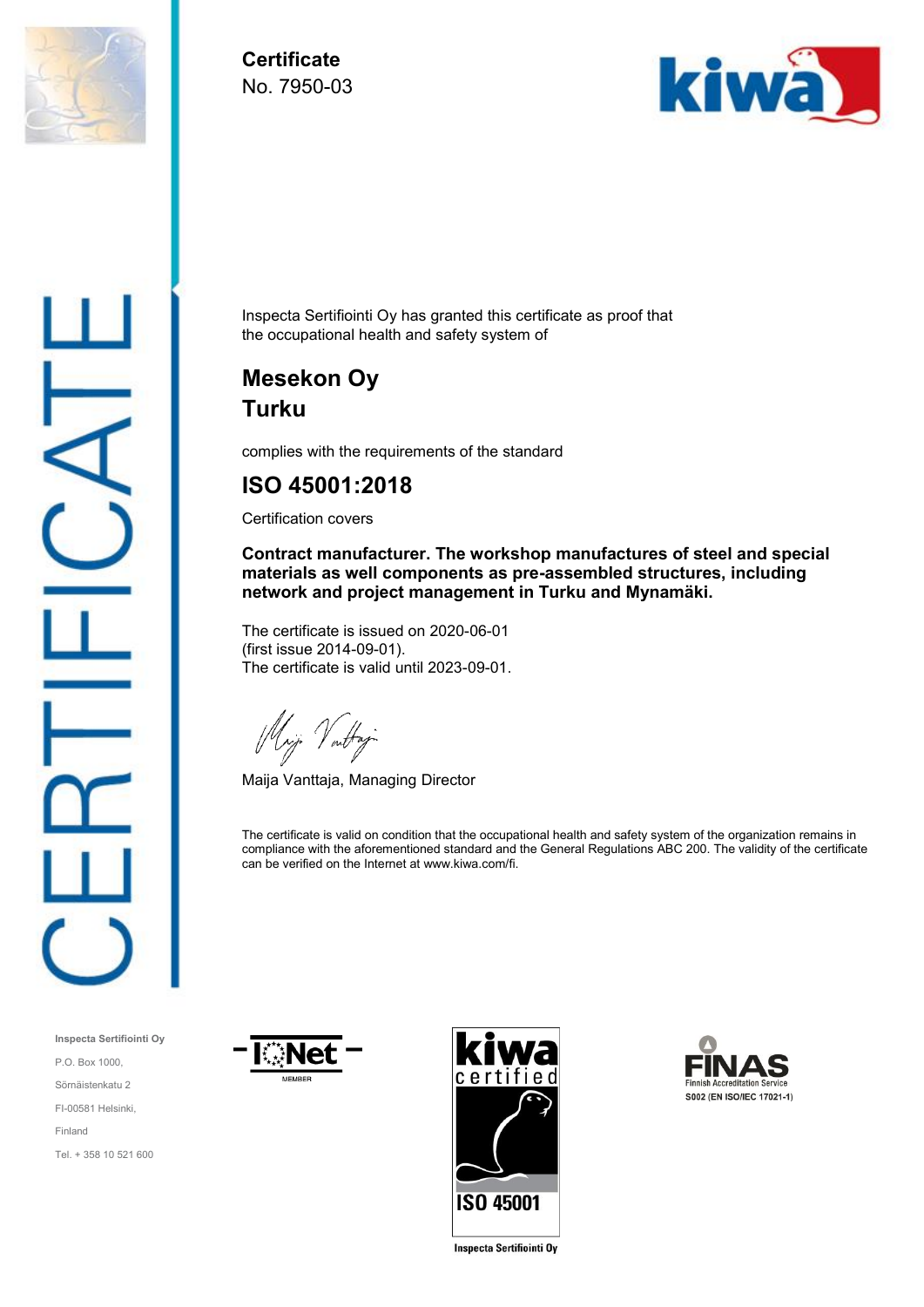DNV·GL

Certificate No: **WWA000020W**

## WELDING WORKSHOP APPROVAL CERTIFICATE

**This is to certify: That Mesekon Oy** 

**Tierankatu 9 20520 Turku**, **Finland**

is approved for **Welding**

in accordance with **DNV GL rules for classification – Ships DNV GL class programme DNVGL-CP-0352 – Approval of manufacturers – Manufacture of welded products - Welding workshop** 

has been approved for the following range of applications **Lifting Appliances Piping Systems Machinery Components**

and the following particulars **Auxiliary Machinery Units, Populsion Unit Bodies, EGS-System Components, Machinery Piping Systems, Crane booms, Pump Beds** 

**Manufacturer(s) approved by this certificate are accepted to deliver according to DNV GL, DNV and GL Rules.** 

Welding supervisor: **Juha Sundell**

Deputy welding supervisor: **Kari Rantanen**

Issued at **Hamburg** on **2020-04-16**

This Certificate is valid until **2023-04-15**. DNV GL local station: **Turku**

Approval Engineer: **Martin Wenning**



for **DNV GL** Signing Date: 2020-04-16, on behalf of Location: DNV GL Hamburg, Germany

**Thorsten Lohmann Head of Section**

LEGAL DISCLAIMER: Unless otherwise stated in the applicable contract with the holder of this document, or following from mandatory law, the liability of DNV GL AS, its parent companies and subsidiaries as well as their officers, directors and employees ("DNV GL") arising from or in This Certificate is valid until 2023-04-15.<br>
DNV GL local station: **Turku**<br>
Approval Engineer: **Martin Wenning**<br>
Approval Engineer: **Martin Wenning**<br>
LEGAL DISCLAIMER: Unless otherwise stated in the applicable contract wit



© DNV GL 2014. DNV GL and the Horizon Graphic are trademarks of DNV GL AS.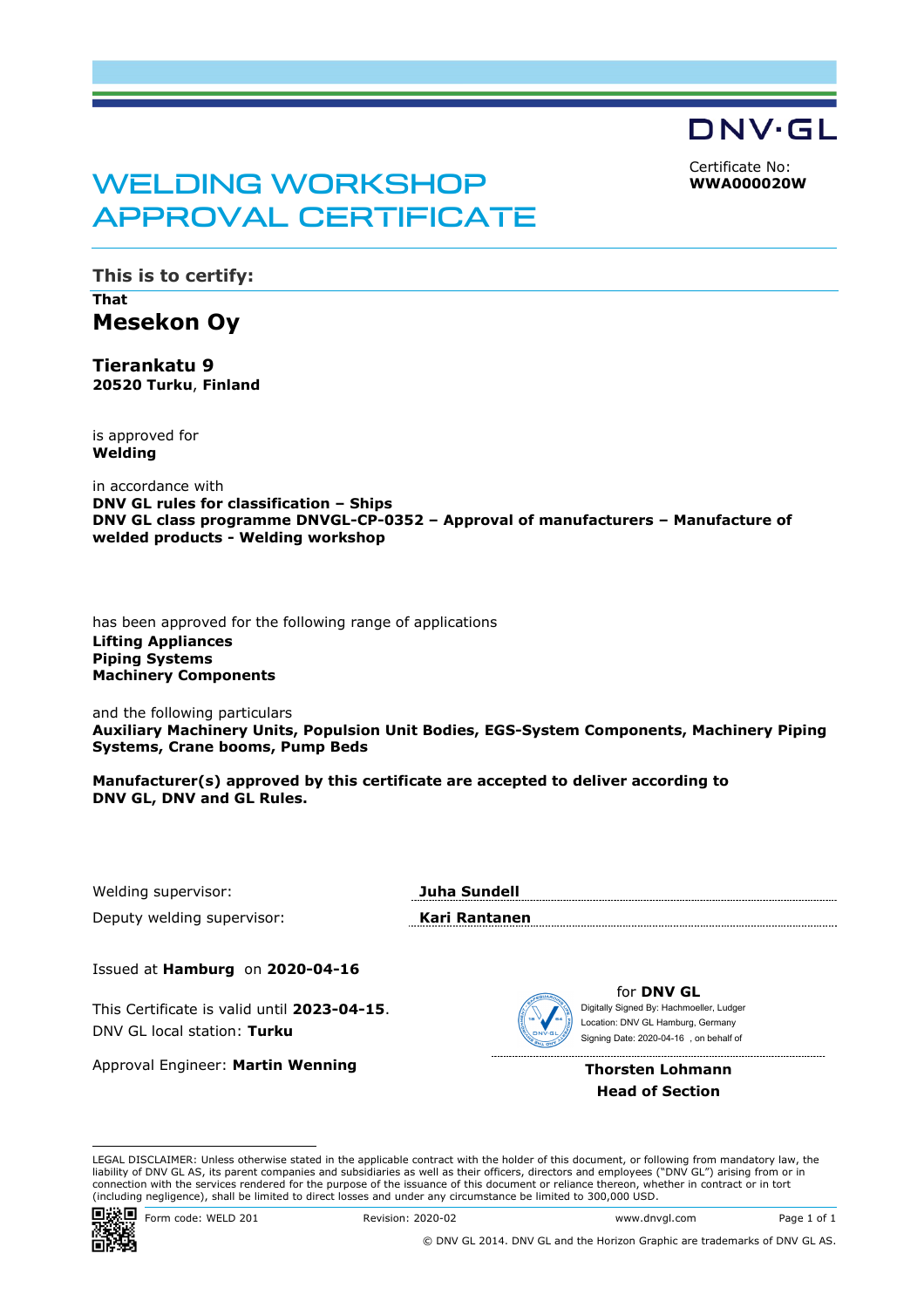| Mesekon Oy<br><b>WPOR No</b><br><b>Thickness</b><br><b>Diameter</b><br><b>Material</b><br><b>Process</b><br><b>Process no</b><br><b>Type of Joint</b><br><b>Position</b><br><b>RAEX650</b><br>MES2011-1<br>15 2.5-6.5<br>PA<br>plasma<br>EW<br>1 4404 / X2CrNiMo17-12-2<br>141.136 3,0-12,0<br>EW<br>₽A<br>109.<br>$32 - 1$<br><b>TIG, MAG</b><br>FΑ<br>\$355, D36<br>120-1045-090707<br>WP5033-121<br>Submerged arc welding<br>121 15-50<br><b>BW</b><br>121 15-60<br>EW<br>FΛ<br>\$355, D36<br>120-1046-090707<br>Submerged arc welding<br>136 15-60<br>EW<br>8 <sub>A</sub><br>\$355, D36<br>120-1046-100225<br>MAG<br>120-1046-090709<br>WP5038-136<br>MAG<br>136 6,5-26,0<br>EW<br>非人<br>5355, D36<br>120-1046-090707, 120-1046-090709<br>PA<br>\$355, D36<br>136, 121 15-200<br>BW<br>MAG, jauhekaari<br>\$355, D36<br>120-1046-090707<br>121 15-60<br><b>EW</b><br>求め<br>WP5040<br>Submerged arc welding<br>2010-2<br>136 5-16<br>FW<br>归五<br>5355, RAEX650<br>MAG<br>1.4404 / X2CrNiMo17-12-2<br>$42 - 1$<br><b>TIG</b><br>141 3,0-8,0<br><b>EW</b><br>PA<br>109.<br>FW<br>积<br><b>S355, RAEX650</b><br>1070-10-72<br>WP5045-136<br>MAG<br>136 5-16<br>MAG (mekanisoitu)<br>136 3-12<br>FW<br>PA<br><b>RAEX650</b><br>2010-1<br>120-1046-090707, 120-1046-090709<br>$\mu_A$<br>S355, D36<br>MAG, Submerged arc weld<br>136,121 15-200<br><b>BW</b><br>PA<br>1 4404 / X2CrNiMo17-12-2<br>TIG<br>$42 - 1$<br>141 3,0-6,0<br><b>BW</b><br>WF5046-141<br>MAG<br>塵<br>\$355, D36<br>120-1046-090709<br>136 5-12<br><b>FW</b><br>$v_{\theta}$<br>120-1046-100225, 120-1046-090709<br>WP548-196<br>MAG<br>136 8-36<br>FW<br>\$355, D36<br>FΑ<br>\$355, D36<br>120-1046-100225, 120-1046-090709<br>WP549-156<br>MAG<br>136 8-60<br>вw<br>MAG<br>136 4-10<br>FW<br>FØ<br>1 4404<br>PR10-222<br>PR10-227<br>WP551-196<br>MAG<br>136 3-12<br>FW<br>PR<br>\$420, 1 4404<br>ps.<br>PR11-2010<br>\$420<br>MAG/MMA<br>136, 111 7, 5-15<br><b>AW</b><br>$\mu$ A<br>1 4404<br>PR11-216<br>MAG<br>136 6-24<br><b>BW</b><br>MAG<br>135 6-24<br>₽£<br>1 4404<br>PR11-249<br>WP5054-135<br><b>BW</b><br>1 4404<br>PR11-250<br>MAG<br>135 6-24<br><b>BW</b><br>PE<br>PB<br>5235<br>MES2011-2<br>MAG<br>135 5-12<br><b>FW</b><br>WP5057-136<br>MAG<br>136 5-12<br>FW<br>PB<br>1 4404<br>HSK40110123-105<br>HSK40110123-106<br>FŦ<br>14404<br>MAG<br>136 3-24<br>ew<br>FB<br>Optim650/Optim960<br>ME52011-2<br>MAG<br>135 3-15<br>ŦW<br>FW<br>FO<br>Optim650/Optim960<br>ME52011-3<br>MAG<br>135 3-15<br>WF5060-135<br>Optim960<br>MES2010-1, MES2011-4<br>Plasma<br>15 3,0-6,5<br>εw<br>PA<br>TIG (orbital)<br><b>EIW</b><br>PA<br>57.<br>1 4404 / X2CrNiMo17-12-2<br>61.1<br>141 3,0-7,2<br>HSK40120123-092<br>WP5062-141<br><b>TIG</b><br>141 3,0-6,4<br><b>BW</b><br>PA<br>1 4571, 1 4404<br>HSK40120123-092<br>FC<br>14571, 14404<br><b>71G</b><br>141 3,0-6,4<br><b>BW</b><br>\$355, D36<br>H5K40120123-090<br>PA<br>136, 121 25-100<br><b>BW</b><br>MAG/Submerged are welding<br>РĂ<br>\$355, D36<br>H5K40120123-090<br>WPSOES<br>MAG/Submerged arc welding<br>136.1215<br><b>EW</b><br>MAG<br>136 4-10<br><b>FW</b><br>₽B<br>1 4404<br>PR10-222<br>1 4404<br>HSK40110123-106, HSK40110123-105<br>MAG<br>136 3-24<br><b>BW</b><br>₽A<br>MAG<br>FW<br>₽₽<br>1 4404<br>HSK40110123-106, HSK40110123-106<br>WPSOGS<br>136 6-24<br>HSK40110123-106, HSK40110123-106<br>MAG, TIG<br>136,141 3,0-6,4<br><b>EW</b><br>FA<br>44.5<br>1 4404<br>HSK40120123-443-01<br>РA<br>\$355, D36<br>MAG<br>136 3-20<br><b>BW</b><br>PB<br>HSK401300041-023-01<br>\$355, D36<br>MAG<br><b>FW</b><br>WP1071-136<br>136 3-12<br>₽B<br>HSK401300041-025-02<br>MAG<br>136 5<br><b>TW</b><br>\$355, D36<br>120-1046-100225, 120-1046-090709<br>MAG<br>136 8-60<br><b>BW</b><br>ΡA<br><b>S355, D36</b><br>₽B<br>1 4404<br>HSK40130041-135<br>WP5074-136<br>MAG<br>136 5-20<br>TW<br>EW<br>P₿<br>1 4404<br>HSK40130041-120<br>MAG<br>136 2-4<br>1 4404<br>HSK40130041-124<br>MAG/TIG<br>136,141 5-80<br>部品<br>Þ٨<br>1 4404<br>HSK40130041-122<br>РĊ<br>WP5077-156<br>MAG<br>136 3-24<br><b>BW</b><br>ÞΤ<br>1.4404<br>HSK40130041-122<br>MAG<br>136 3-24<br>BW<br>РĀ<br>\$355, D36<br>HSK40130041-360<br>MAG<br>136 6-24<br>BW<br>\$355, D36<br>HSK40130041-347<br>MAG<br>136 25<br>P٨<br>WP5280-13E<br>BW<br>PF<br>Optim 700QL<br>HSK40130041-118<br>MAG<br>136 7-30<br>MAG<br><b>BW</b><br>陀<br>Optim 700QL<br>HSK40130041-118<br>136 7-30<br>PC<br>Optim 700QL/S355<br>HSK40130041-230<br>WP5083-136<br>MAG<br>136 7-60<br><b>BW</b><br>HSK40130041-230<br>йŧ<br>Optim 700QL/S355<br>MAG<br>136 7-60<br><b>BW</b><br>РÀ<br>Optim 700QL<br>HSK40130041-231-01<br>Submerged arc welding<br>BW<br>121 4-16<br>HSK40130041-231-01, HSK40130041-118<br><b>BW</b><br>PА<br>Optim 700QL<br>WPSOBE<br>Submerged arc welding/MAG<br>121.136 4-16<br>Optim 700QL<br>HSK40130041-118<br><b>BW</b><br>ρÁ<br>MAG<br>136 7-30<br>PA<br>\$355, D36<br>HSK40130041-352<br>WPS088-138<br>MAG<br>136 15-60<br>BW<br>WP5089-136<br>136 1,4-20<br>FW<br>PB<br>1 4404/5355<br>HSK40130041-357<br>MAG<br>HSK40130041-363<br>印钱<br>1 4404/5355<br>MAG<br>136 4-16<br>FW<br>РB<br>1 4404/5355<br>HSK40130041-363<br>FW<br>WPS091-134<br>MAG<br>136 5<br>ea.<br>\$355, D36<br>12100-1231-131021<br>TIG, MAG<br>141.136 5-100<br>BW<br><b>BW</b><br>PΕ<br>\$355, D36<br>12100-1231-131015<br>MAG<br>136 3-24<br>ψy<br>\$355, D36<br>12100-1231-131015<br>WP5094-134<br>MAG<br>136 3-24<br><b>BW</b><br>BW<br>PÁ<br>1,4404<br>HSK40130041-122<br>WP5095-1MB<br>MAG<br>136 3-24<br>MAG<br>136 3-24<br><b>BW</b><br>PA<br>1 4404<br>HSK40130041-122<br><b>H-L045</b><br>1 4404<br>160 1-1231-140107<br>WPS097-141<br>TIG<br>141 3,0-6,0<br><b>BW</b><br>PA.<br>HSK40120123-090<br>Submerged arc welding/MAG<br>BW<br><b>S355 D36</b><br>121 7-30<br>PD<br>HSK401300041-025-02<br><b>FW</b><br><b>S355, D36</b><br>MAG<br>136 3-12<br>HSK401300041-025-02<br>MAG<br>136 3-12<br>FW<br>Ħ<br>\$355, D36<br>WP5100-136<br>朕<br>S355, D36<br>12100-1231-131015<br>MAG<br>136 3-24<br>BW<br>1,4404<br>HSK40130041-135<br>MAG<br>136 5-20<br>FW<br>PO<br>FW<br>斿<br>1 4 4 0 4<br>HSK40130041-135<br>WP5103-136<br>MAG<br>136 5-20<br>HSK40130041-122<br>1.4404<br>MAG<br>136 3-24<br><b>BW</b><br>衽<br>MES2015-1<br>Hardox400<br>Submerged arc welding/MAG<br>PA<br>121, 136 4-16<br><b>BW</b><br>1,4462<br>160.01-1231-151008-1/150921-01<br>FW<br>翔<br>MAG<br>136 S-20<br>WP5106-136<br>pp<br>1.4462<br>150.01-1231-150921-01<br>MAG<br>136 5-20<br>FW<br>160 1-1231-150928-1<br>MAG<br>FW<br>細<br>1.4462<br>136 2-4<br>PА<br>1.4462<br>160 1-1231-151002-2/150924-1<br>WP5109-136<br>MAG<br>136 3-24<br>BW<br>136 3-24<br>##<br>1.4462<br>160 1-1231-151002-2<br>MAG<br>ew<br>RC<br>160 1-1231-150924-1<br>WP5111-136<br>MAG<br>136 3-24<br><b>BW</b><br>1.4462<br>1.4462<br>160 1-1231-151002-2/150924-1<br>WP5112-196<br>MAG<br>136 3-24<br><b>BW</b><br>ĦA<br>1.4462<br>160 01-1231-151002-1<br>H-L045<br>$25.0 -$<br>BW<br>TIG<br>141 1,4-2,6<br>H-1045<br>$25,0-$<br>1,4462<br>160 01-1231-151126-01<br>TIG<br>BW<br>WP5114-141<br>141 2.0-4.0<br>Optim 700QL<br>HSK40130041-231-01, HSK40130041-118<br>WP5115<br>MAG/Submerged arc welding<br>136, 121 4-16<br><b>BW</b><br>PA<br>PA<br>Weldox700/S355<br>160 01-1231-160201-1<br>Submerged arc welding<br>121 25 140<br>BW<br>160 01-1231-160129-1<br>WP5117<br>BW<br>PA<br>Weldox700<br>MAG/Submerged arc welding<br>136,121 35-140<br>PG, PA<br>\$355, D36<br>160.01-1231-160323-1<br>WPS118<br>Wise Root+/MAG<br>135,136 8-30<br><b>BW</b><br>S355, D36<br>160 01-1231-160413-1<br>PB<br>MAG<br>136 3-12<br><b>FW</b><br>PB<br>S355, D36<br>160 01-1336-160413-1<br>MAG<br>FW<br>WP5120-136<br>$1365 -$<br>FW<br>PB<br>S355, D36<br>160 01-1231-160412-1<br>MAG<br>136 3-16<br>WP5121-136<br>160 01-1336-160411-1<br>141,136 3-16<br><b>BW</b><br>PA<br><b>S355, D36</b><br>MAG/TIG<br>PG, PA<br>\$355, D36<br>pWP516-01<br>WP5123<br>Mag/Submerged arc welding 135,136,121 10-200<br>BW<br>BW<br>H-L045<br>30,2<br>1,4410<br>1013-100-090816<br>TIG<br>141 2,0-5,6<br>1013-100-090816<br>TIG<br>141 2,0-5,6<br><b>BW</b><br>PA<br>30.2<br>1.4410<br>1013-101-090816<br>H-L045<br>30.2<br>1.4547<br>WP5126-141<br>TIG<br>141 2,0-5,6<br><b>BW</b><br>1013-101-090816<br>PA<br>30.2<br>1.4547<br>TIG<br>141 2,0-5,6<br>BW<br>H-L045<br>30,2<br>14410-14547<br>1013-103-090816<br>TIG<br>141 2,0-5,6<br><b>BW</b><br>1013-103-090816<br>TIG<br><b>BW</b><br>ĦΑ<br>30,2<br>1.4410-1.4547<br>141 2.0-5.6<br>WPS129-141<br>PB<br>14562-14547<br>1013-104-090816<br>TIG<br>141 2,0-12,0<br>FW<br>30,2<br>PA,<br>S355, D36<br>H10972<br>WPS131-136<br>MAG<br>136 15-60<br>BW<br>1 44 10<br>120-1310-632401<br>MIG<br>131 3,0-12,0<br><b>BW</b><br>₽₽<br>WP5132-131<br>1.4410<br>120-1310-632401<br>PC<br>WP5133-131<br>MIG<br>131 3,0-12,0<br>aw<br>14410<br>120-1310-632401<br>BW<br>PA<br>MIG<br>131 3,0-12,0<br>1.4410<br>120-1310-632501<br>FW<br>甩<br>MIG<br>131 3,0-12,0<br>WP5135-131<br>120-1310-632503<br>BW<br>Ħ<br>1 4562/Alloy 31<br>MIG<br>131 3.0-12.0<br>1.4562/Alloy 31<br>120-1310-632504<br>MIG<br>131 3,0-12,0<br>8W<br>陀<br>120-1310-632504/120-1310-632503<br>14562/Alloy 31<br>WP5138-191<br>MIG<br>131 3,0-12,0<br>BW<br>PA<br>120-1310-632505/120-1310-532506<br>MIG<br>131 3,0-12,0<br>FW<br>Ħ₿<br>14410-14462<br>120-1310-633101<br>14410-14404<br>MIG<br>131 3,0-16,0<br><b>BW</b><br>řΕ<br>1 4410-1 4404<br>120-1310-633101<br>Ħ<br><b>BW</b><br>WP5141-131<br><b>MIG</b><br>131 3,0-16,0<br>PA<br>14410-14404<br>120-1310-633101<br>MIG<br>BW<br>131 3,0-16,0<br>120-1310-633102/633103<br>MIG<br>131 4,0-16,0<br>FW<br>栈<br>1.4410-1.4404<br>WP5143-131<br>14562-14410<br>120-1310-633104<br>WP5144-131<br>MIG<br>131 3,0-12,0<br>BW<br>Ħ<br>120-1310-633105<br>MIG<br>131 3,0-12,0<br>BW<br>陀<br>1 4562-1 4410<br>WP5145-131<br>120-1310-633105/633104<br>14562-14410<br>WP5146-131<br>MIG<br>131 3,0-12,0<br><b>BW</b><br>PA |                         |            | <b>WPS Directory</b> |    |    |        |                 |
|----------------------------------------------------------------------------------------------------------------------------------------------------------------------------------------------------------------------------------------------------------------------------------------------------------------------------------------------------------------------------------------------------------------------------------------------------------------------------------------------------------------------------------------------------------------------------------------------------------------------------------------------------------------------------------------------------------------------------------------------------------------------------------------------------------------------------------------------------------------------------------------------------------------------------------------------------------------------------------------------------------------------------------------------------------------------------------------------------------------------------------------------------------------------------------------------------------------------------------------------------------------------------------------------------------------------------------------------------------------------------------------------------------------------------------------------------------------------------------------------------------------------------------------------------------------------------------------------------------------------------------------------------------------------------------------------------------------------------------------------------------------------------------------------------------------------------------------------------------------------------------------------------------------------------------------------------------------------------------------------------------------------------------------------------------------------------------------------------------------------------------------------------------------------------------------------------------------------------------------------------------------------------------------------------------------------------------------------------------------------------------------------------------------------------------------------------------------------------------------------------------------------------------------------------------------------------------------------------------------------------------------------------------------------------------------------------------------------------------------------------------------------------------------------------------------------------------------------------------------------------------------------------------------------------------------------------------------------------------------------------------------------------------------------------------------------------------------------------------------------------------------------------------------------------------------------------------------------------------------------------------------------------------------------------------------------------------------------------------------------------------------------------------------------------------------------------------------------------------------------------------------------------------------------------------------------------------------------------------------------------------------------------------------------------------------------------------------------------------------------------------------------------------------------------------------------------------------------------------------------------------------------------------------------------------------------------------------------------------------------------------------------------------------------------------------------------------------------------------------------------------------------------------------------------------------------------------------------------------------------------------------------------------------------------------------------------------------------------------------------------------------------------------------------------------------------------------------------------------------------------------------------------------------------------------------------------------------------------------------------------------------------------------------------------------------------------------------------------------------------------------------------------------------------------------------------------------------------------------------------------------------------------------------------------------------------------------------------------------------------------------------------------------------------------------------------------------------------------------------------------------------------------------------------------------------------------------------------------------------------------------------------------------------------------------------------------------------------------------------------------------------------------------------------------------------------------------------------------------------------------------------------------------------------------------------------------------------------------------------------------------------------------------------------------------------------------------------------------------------------------------------------------------------------------------------------------------------------------------------------------------------------------------------------------------------------------------------------------------------------------------------------------------------------------------------------------------------------------------------------------------------------------------------------------------------------------------------------------------------------------------------------------------------------------------------------------------------------------------------------------------------------------------------------------------------------------------------------------------------------------------------------------------------------------------------------------------------------------------------------------------------------------------------------------------------------------------------------------------------------------------------------------------------------------------------------------------------------------------------------------------------------------------------------------------------------------------------------------------------------------------------------------------------------------------------------------------------------------------------------------------------------------------------------------------------------------------------------------------------------------------------------------------------------------------------------------------------------------------------------------------------------------------------------------------------------------------------------------------------------------------------------------------------------------------------------------------------------------------------------------------------------------------------------------------------------------------------------------------------------------------------------------------------------------------------------------------------------------------------------------------------------------------------------------------------------------------------------------------------------------------------------------------------------------------------------------------------------------------------------------------------------------------------------------------------------------------------------------------------------------------------------------------------------------------------------------------------------------------------------------------------------------------------------------------------------------------------------------------------------------------------------------------------------------------------------------------------------------------------------------------------------------------------------------------------------------------------------------------------------------------------------------------------------------------------------------------------------------------------------------------------------------------------------------------------------------------------------------------------------------------------------------------------------------------------------------------------------------------------------------------------------------------------------------------------------------------------------------------------------------------------------------------------------------------------------------------------------------------------------------------------------------------------------------------------------------------------------------------------------------------------------------------------------------------------------------------------------------------------------------------------------------------------------------------------------------------------------------------------------------------------------------------------------------------------------------------------------------------------------------------------------------------------------------------------------|-------------------------|------------|----------------------|----|----|--------|-----------------|
|                                                                                                                                                                                                                                                                                                                                                                                                                                                                                                                                                                                                                                                                                                                                                                                                                                                                                                                                                                                                                                                                                                                                                                                                                                                                                                                                                                                                                                                                                                                                                                                                                                                                                                                                                                                                                                                                                                                                                                                                                                                                                                                                                                                                                                                                                                                                                                                                                                                                                                                                                                                                                                                                                                                                                                                                                                                                                                                                                                                                                                                                                                                                                                                                                                                                                                                                                                                                                                                                                                                                                                                                                                                                                                                                                                                                                                                                                                                                                                                                                                                                                                                                                                                                                                                                                                                                                                                                                                                                                                                                                                                                                                                                                                                                                                                                                                                                                                                                                                                                                                                                                                                                                                                                                                                                                                                                                                                                                                                                                                                                                                                                                                                                                                                                                                                                                                                                                                                                                                                                                                                                                                                                                                                                                                                                                                                                                                                                                                                                                                                                                                                                                                                                                                                                                                                                                                                                                                                                                                                                                                                                                                                                                                                                                                                                                                                                                                                                                                                                                                                                                                                                                                                                                                                                                                                                                                                                                                                                                                                                                                                                                                                                                                                                                                                                                                                                                                                                                                                                                                                                                                                                                                                                                                                                                                                                                                                                                                                                                                                                                                                                                                                                                                                                                                                                                                                                                                                                                                                                                                                                                                                                                                                                                                                                                                                                                                                                                                                                              |                         |            |                      |    |    |        |                 |
|                                                                                                                                                                                                                                                                                                                                                                                                                                                                                                                                                                                                                                                                                                                                                                                                                                                                                                                                                                                                                                                                                                                                                                                                                                                                                                                                                                                                                                                                                                                                                                                                                                                                                                                                                                                                                                                                                                                                                                                                                                                                                                                                                                                                                                                                                                                                                                                                                                                                                                                                                                                                                                                                                                                                                                                                                                                                                                                                                                                                                                                                                                                                                                                                                                                                                                                                                                                                                                                                                                                                                                                                                                                                                                                                                                                                                                                                                                                                                                                                                                                                                                                                                                                                                                                                                                                                                                                                                                                                                                                                                                                                                                                                                                                                                                                                                                                                                                                                                                                                                                                                                                                                                                                                                                                                                                                                                                                                                                                                                                                                                                                                                                                                                                                                                                                                                                                                                                                                                                                                                                                                                                                                                                                                                                                                                                                                                                                                                                                                                                                                                                                                                                                                                                                                                                                                                                                                                                                                                                                                                                                                                                                                                                                                                                                                                                                                                                                                                                                                                                                                                                                                                                                                                                                                                                                                                                                                                                                                                                                                                                                                                                                                                                                                                                                                                                                                                                                                                                                                                                                                                                                                                                                                                                                                                                                                                                                                                                                                                                                                                                                                                                                                                                                                                                                                                                                                                                                                                                                                                                                                                                                                                                                                                                                                                                                                                                                                                                                                              |                         |            |                      |    |    |        |                 |
|                                                                                                                                                                                                                                                                                                                                                                                                                                                                                                                                                                                                                                                                                                                                                                                                                                                                                                                                                                                                                                                                                                                                                                                                                                                                                                                                                                                                                                                                                                                                                                                                                                                                                                                                                                                                                                                                                                                                                                                                                                                                                                                                                                                                                                                                                                                                                                                                                                                                                                                                                                                                                                                                                                                                                                                                                                                                                                                                                                                                                                                                                                                                                                                                                                                                                                                                                                                                                                                                                                                                                                                                                                                                                                                                                                                                                                                                                                                                                                                                                                                                                                                                                                                                                                                                                                                                                                                                                                                                                                                                                                                                                                                                                                                                                                                                                                                                                                                                                                                                                                                                                                                                                                                                                                                                                                                                                                                                                                                                                                                                                                                                                                                                                                                                                                                                                                                                                                                                                                                                                                                                                                                                                                                                                                                                                                                                                                                                                                                                                                                                                                                                                                                                                                                                                                                                                                                                                                                                                                                                                                                                                                                                                                                                                                                                                                                                                                                                                                                                                                                                                                                                                                                                                                                                                                                                                                                                                                                                                                                                                                                                                                                                                                                                                                                                                                                                                                                                                                                                                                                                                                                                                                                                                                                                                                                                                                                                                                                                                                                                                                                                                                                                                                                                                                                                                                                                                                                                                                                                                                                                                                                                                                                                                                                                                                                                                                                                                                                                              |                         |            |                      |    |    |        |                 |
|                                                                                                                                                                                                                                                                                                                                                                                                                                                                                                                                                                                                                                                                                                                                                                                                                                                                                                                                                                                                                                                                                                                                                                                                                                                                                                                                                                                                                                                                                                                                                                                                                                                                                                                                                                                                                                                                                                                                                                                                                                                                                                                                                                                                                                                                                                                                                                                                                                                                                                                                                                                                                                                                                                                                                                                                                                                                                                                                                                                                                                                                                                                                                                                                                                                                                                                                                                                                                                                                                                                                                                                                                                                                                                                                                                                                                                                                                                                                                                                                                                                                                                                                                                                                                                                                                                                                                                                                                                                                                                                                                                                                                                                                                                                                                                                                                                                                                                                                                                                                                                                                                                                                                                                                                                                                                                                                                                                                                                                                                                                                                                                                                                                                                                                                                                                                                                                                                                                                                                                                                                                                                                                                                                                                                                                                                                                                                                                                                                                                                                                                                                                                                                                                                                                                                                                                                                                                                                                                                                                                                                                                                                                                                                                                                                                                                                                                                                                                                                                                                                                                                                                                                                                                                                                                                                                                                                                                                                                                                                                                                                                                                                                                                                                                                                                                                                                                                                                                                                                                                                                                                                                                                                                                                                                                                                                                                                                                                                                                                                                                                                                                                                                                                                                                                                                                                                                                                                                                                                                                                                                                                                                                                                                                                                                                                                                                                                                                                                                                              | WPS no<br><b>WPS025</b> |            |                      |    |    |        |                 |
|                                                                                                                                                                                                                                                                                                                                                                                                                                                                                                                                                                                                                                                                                                                                                                                                                                                                                                                                                                                                                                                                                                                                                                                                                                                                                                                                                                                                                                                                                                                                                                                                                                                                                                                                                                                                                                                                                                                                                                                                                                                                                                                                                                                                                                                                                                                                                                                                                                                                                                                                                                                                                                                                                                                                                                                                                                                                                                                                                                                                                                                                                                                                                                                                                                                                                                                                                                                                                                                                                                                                                                                                                                                                                                                                                                                                                                                                                                                                                                                                                                                                                                                                                                                                                                                                                                                                                                                                                                                                                                                                                                                                                                                                                                                                                                                                                                                                                                                                                                                                                                                                                                                                                                                                                                                                                                                                                                                                                                                                                                                                                                                                                                                                                                                                                                                                                                                                                                                                                                                                                                                                                                                                                                                                                                                                                                                                                                                                                                                                                                                                                                                                                                                                                                                                                                                                                                                                                                                                                                                                                                                                                                                                                                                                                                                                                                                                                                                                                                                                                                                                                                                                                                                                                                                                                                                                                                                                                                                                                                                                                                                                                                                                                                                                                                                                                                                                                                                                                                                                                                                                                                                                                                                                                                                                                                                                                                                                                                                                                                                                                                                                                                                                                                                                                                                                                                                                                                                                                                                                                                                                                                                                                                                                                                                                                                                                                                                                                                                                              | WP5032                  |            |                      |    |    |        |                 |
|                                                                                                                                                                                                                                                                                                                                                                                                                                                                                                                                                                                                                                                                                                                                                                                                                                                                                                                                                                                                                                                                                                                                                                                                                                                                                                                                                                                                                                                                                                                                                                                                                                                                                                                                                                                                                                                                                                                                                                                                                                                                                                                                                                                                                                                                                                                                                                                                                                                                                                                                                                                                                                                                                                                                                                                                                                                                                                                                                                                                                                                                                                                                                                                                                                                                                                                                                                                                                                                                                                                                                                                                                                                                                                                                                                                                                                                                                                                                                                                                                                                                                                                                                                                                                                                                                                                                                                                                                                                                                                                                                                                                                                                                                                                                                                                                                                                                                                                                                                                                                                                                                                                                                                                                                                                                                                                                                                                                                                                                                                                                                                                                                                                                                                                                                                                                                                                                                                                                                                                                                                                                                                                                                                                                                                                                                                                                                                                                                                                                                                                                                                                                                                                                                                                                                                                                                                                                                                                                                                                                                                                                                                                                                                                                                                                                                                                                                                                                                                                                                                                                                                                                                                                                                                                                                                                                                                                                                                                                                                                                                                                                                                                                                                                                                                                                                                                                                                                                                                                                                                                                                                                                                                                                                                                                                                                                                                                                                                                                                                                                                                                                                                                                                                                                                                                                                                                                                                                                                                                                                                                                                                                                                                                                                                                                                                                                                                                                                                                                              | WP5034-121              |            |                      |    |    |        |                 |
|                                                                                                                                                                                                                                                                                                                                                                                                                                                                                                                                                                                                                                                                                                                                                                                                                                                                                                                                                                                                                                                                                                                                                                                                                                                                                                                                                                                                                                                                                                                                                                                                                                                                                                                                                                                                                                                                                                                                                                                                                                                                                                                                                                                                                                                                                                                                                                                                                                                                                                                                                                                                                                                                                                                                                                                                                                                                                                                                                                                                                                                                                                                                                                                                                                                                                                                                                                                                                                                                                                                                                                                                                                                                                                                                                                                                                                                                                                                                                                                                                                                                                                                                                                                                                                                                                                                                                                                                                                                                                                                                                                                                                                                                                                                                                                                                                                                                                                                                                                                                                                                                                                                                                                                                                                                                                                                                                                                                                                                                                                                                                                                                                                                                                                                                                                                                                                                                                                                                                                                                                                                                                                                                                                                                                                                                                                                                                                                                                                                                                                                                                                                                                                                                                                                                                                                                                                                                                                                                                                                                                                                                                                                                                                                                                                                                                                                                                                                                                                                                                                                                                                                                                                                                                                                                                                                                                                                                                                                                                                                                                                                                                                                                                                                                                                                                                                                                                                                                                                                                                                                                                                                                                                                                                                                                                                                                                                                                                                                                                                                                                                                                                                                                                                                                                                                                                                                                                                                                                                                                                                                                                                                                                                                                                                                                                                                                                                                                                                                                              | WP5037-136              |            |                      |    |    |        |                 |
|                                                                                                                                                                                                                                                                                                                                                                                                                                                                                                                                                                                                                                                                                                                                                                                                                                                                                                                                                                                                                                                                                                                                                                                                                                                                                                                                                                                                                                                                                                                                                                                                                                                                                                                                                                                                                                                                                                                                                                                                                                                                                                                                                                                                                                                                                                                                                                                                                                                                                                                                                                                                                                                                                                                                                                                                                                                                                                                                                                                                                                                                                                                                                                                                                                                                                                                                                                                                                                                                                                                                                                                                                                                                                                                                                                                                                                                                                                                                                                                                                                                                                                                                                                                                                                                                                                                                                                                                                                                                                                                                                                                                                                                                                                                                                                                                                                                                                                                                                                                                                                                                                                                                                                                                                                                                                                                                                                                                                                                                                                                                                                                                                                                                                                                                                                                                                                                                                                                                                                                                                                                                                                                                                                                                                                                                                                                                                                                                                                                                                                                                                                                                                                                                                                                                                                                                                                                                                                                                                                                                                                                                                                                                                                                                                                                                                                                                                                                                                                                                                                                                                                                                                                                                                                                                                                                                                                                                                                                                                                                                                                                                                                                                                                                                                                                                                                                                                                                                                                                                                                                                                                                                                                                                                                                                                                                                                                                                                                                                                                                                                                                                                                                                                                                                                                                                                                                                                                                                                                                                                                                                                                                                                                                                                                                                                                                                                                                                                                                                              | <b>WP5039</b>           |            |                      |    |    |        |                 |
|                                                                                                                                                                                                                                                                                                                                                                                                                                                                                                                                                                                                                                                                                                                                                                                                                                                                                                                                                                                                                                                                                                                                                                                                                                                                                                                                                                                                                                                                                                                                                                                                                                                                                                                                                                                                                                                                                                                                                                                                                                                                                                                                                                                                                                                                                                                                                                                                                                                                                                                                                                                                                                                                                                                                                                                                                                                                                                                                                                                                                                                                                                                                                                                                                                                                                                                                                                                                                                                                                                                                                                                                                                                                                                                                                                                                                                                                                                                                                                                                                                                                                                                                                                                                                                                                                                                                                                                                                                                                                                                                                                                                                                                                                                                                                                                                                                                                                                                                                                                                                                                                                                                                                                                                                                                                                                                                                                                                                                                                                                                                                                                                                                                                                                                                                                                                                                                                                                                                                                                                                                                                                                                                                                                                                                                                                                                                                                                                                                                                                                                                                                                                                                                                                                                                                                                                                                                                                                                                                                                                                                                                                                                                                                                                                                                                                                                                                                                                                                                                                                                                                                                                                                                                                                                                                                                                                                                                                                                                                                                                                                                                                                                                                                                                                                                                                                                                                                                                                                                                                                                                                                                                                                                                                                                                                                                                                                                                                                                                                                                                                                                                                                                                                                                                                                                                                                                                                                                                                                                                                                                                                                                                                                                                                                                                                                                                                                                                                                                                              | <b>WP5041</b>           |            |                      |    |    |        |                 |
|                                                                                                                                                                                                                                                                                                                                                                                                                                                                                                                                                                                                                                                                                                                                                                                                                                                                                                                                                                                                                                                                                                                                                                                                                                                                                                                                                                                                                                                                                                                                                                                                                                                                                                                                                                                                                                                                                                                                                                                                                                                                                                                                                                                                                                                                                                                                                                                                                                                                                                                                                                                                                                                                                                                                                                                                                                                                                                                                                                                                                                                                                                                                                                                                                                                                                                                                                                                                                                                                                                                                                                                                                                                                                                                                                                                                                                                                                                                                                                                                                                                                                                                                                                                                                                                                                                                                                                                                                                                                                                                                                                                                                                                                                                                                                                                                                                                                                                                                                                                                                                                                                                                                                                                                                                                                                                                                                                                                                                                                                                                                                                                                                                                                                                                                                                                                                                                                                                                                                                                                                                                                                                                                                                                                                                                                                                                                                                                                                                                                                                                                                                                                                                                                                                                                                                                                                                                                                                                                                                                                                                                                                                                                                                                                                                                                                                                                                                                                                                                                                                                                                                                                                                                                                                                                                                                                                                                                                                                                                                                                                                                                                                                                                                                                                                                                                                                                                                                                                                                                                                                                                                                                                                                                                                                                                                                                                                                                                                                                                                                                                                                                                                                                                                                                                                                                                                                                                                                                                                                                                                                                                                                                                                                                                                                                                                                                                                                                                                                                              | WP5042-141              |            |                      |    |    |        |                 |
|                                                                                                                                                                                                                                                                                                                                                                                                                                                                                                                                                                                                                                                                                                                                                                                                                                                                                                                                                                                                                                                                                                                                                                                                                                                                                                                                                                                                                                                                                                                                                                                                                                                                                                                                                                                                                                                                                                                                                                                                                                                                                                                                                                                                                                                                                                                                                                                                                                                                                                                                                                                                                                                                                                                                                                                                                                                                                                                                                                                                                                                                                                                                                                                                                                                                                                                                                                                                                                                                                                                                                                                                                                                                                                                                                                                                                                                                                                                                                                                                                                                                                                                                                                                                                                                                                                                                                                                                                                                                                                                                                                                                                                                                                                                                                                                                                                                                                                                                                                                                                                                                                                                                                                                                                                                                                                                                                                                                                                                                                                                                                                                                                                                                                                                                                                                                                                                                                                                                                                                                                                                                                                                                                                                                                                                                                                                                                                                                                                                                                                                                                                                                                                                                                                                                                                                                                                                                                                                                                                                                                                                                                                                                                                                                                                                                                                                                                                                                                                                                                                                                                                                                                                                                                                                                                                                                                                                                                                                                                                                                                                                                                                                                                                                                                                                                                                                                                                                                                                                                                                                                                                                                                                                                                                                                                                                                                                                                                                                                                                                                                                                                                                                                                                                                                                                                                                                                                                                                                                                                                                                                                                                                                                                                                                                                                                                                                                                                                                                                              | W75044-136              |            |                      |    |    |        |                 |
|                                                                                                                                                                                                                                                                                                                                                                                                                                                                                                                                                                                                                                                                                                                                                                                                                                                                                                                                                                                                                                                                                                                                                                                                                                                                                                                                                                                                                                                                                                                                                                                                                                                                                                                                                                                                                                                                                                                                                                                                                                                                                                                                                                                                                                                                                                                                                                                                                                                                                                                                                                                                                                                                                                                                                                                                                                                                                                                                                                                                                                                                                                                                                                                                                                                                                                                                                                                                                                                                                                                                                                                                                                                                                                                                                                                                                                                                                                                                                                                                                                                                                                                                                                                                                                                                                                                                                                                                                                                                                                                                                                                                                                                                                                                                                                                                                                                                                                                                                                                                                                                                                                                                                                                                                                                                                                                                                                                                                                                                                                                                                                                                                                                                                                                                                                                                                                                                                                                                                                                                                                                                                                                                                                                                                                                                                                                                                                                                                                                                                                                                                                                                                                                                                                                                                                                                                                                                                                                                                                                                                                                                                                                                                                                                                                                                                                                                                                                                                                                                                                                                                                                                                                                                                                                                                                                                                                                                                                                                                                                                                                                                                                                                                                                                                                                                                                                                                                                                                                                                                                                                                                                                                                                                                                                                                                                                                                                                                                                                                                                                                                                                                                                                                                                                                                                                                                                                                                                                                                                                                                                                                                                                                                                                                                                                                                                                                                                                                                                                              | WP545_repair            |            |                      |    |    |        |                 |
|                                                                                                                                                                                                                                                                                                                                                                                                                                                                                                                                                                                                                                                                                                                                                                                                                                                                                                                                                                                                                                                                                                                                                                                                                                                                                                                                                                                                                                                                                                                                                                                                                                                                                                                                                                                                                                                                                                                                                                                                                                                                                                                                                                                                                                                                                                                                                                                                                                                                                                                                                                                                                                                                                                                                                                                                                                                                                                                                                                                                                                                                                                                                                                                                                                                                                                                                                                                                                                                                                                                                                                                                                                                                                                                                                                                                                                                                                                                                                                                                                                                                                                                                                                                                                                                                                                                                                                                                                                                                                                                                                                                                                                                                                                                                                                                                                                                                                                                                                                                                                                                                                                                                                                                                                                                                                                                                                                                                                                                                                                                                                                                                                                                                                                                                                                                                                                                                                                                                                                                                                                                                                                                                                                                                                                                                                                                                                                                                                                                                                                                                                                                                                                                                                                                                                                                                                                                                                                                                                                                                                                                                                                                                                                                                                                                                                                                                                                                                                                                                                                                                                                                                                                                                                                                                                                                                                                                                                                                                                                                                                                                                                                                                                                                                                                                                                                                                                                                                                                                                                                                                                                                                                                                                                                                                                                                                                                                                                                                                                                                                                                                                                                                                                                                                                                                                                                                                                                                                                                                                                                                                                                                                                                                                                                                                                                                                                                                                                                                                              | WP51M7-136              |            |                      |    |    |        |                 |
|                                                                                                                                                                                                                                                                                                                                                                                                                                                                                                                                                                                                                                                                                                                                                                                                                                                                                                                                                                                                                                                                                                                                                                                                                                                                                                                                                                                                                                                                                                                                                                                                                                                                                                                                                                                                                                                                                                                                                                                                                                                                                                                                                                                                                                                                                                                                                                                                                                                                                                                                                                                                                                                                                                                                                                                                                                                                                                                                                                                                                                                                                                                                                                                                                                                                                                                                                                                                                                                                                                                                                                                                                                                                                                                                                                                                                                                                                                                                                                                                                                                                                                                                                                                                                                                                                                                                                                                                                                                                                                                                                                                                                                                                                                                                                                                                                                                                                                                                                                                                                                                                                                                                                                                                                                                                                                                                                                                                                                                                                                                                                                                                                                                                                                                                                                                                                                                                                                                                                                                                                                                                                                                                                                                                                                                                                                                                                                                                                                                                                                                                                                                                                                                                                                                                                                                                                                                                                                                                                                                                                                                                                                                                                                                                                                                                                                                                                                                                                                                                                                                                                                                                                                                                                                                                                                                                                                                                                                                                                                                                                                                                                                                                                                                                                                                                                                                                                                                                                                                                                                                                                                                                                                                                                                                                                                                                                                                                                                                                                                                                                                                                                                                                                                                                                                                                                                                                                                                                                                                                                                                                                                                                                                                                                                                                                                                                                                                                                                                                              |                         |            |                      |    |    |        |                 |
|                                                                                                                                                                                                                                                                                                                                                                                                                                                                                                                                                                                                                                                                                                                                                                                                                                                                                                                                                                                                                                                                                                                                                                                                                                                                                                                                                                                                                                                                                                                                                                                                                                                                                                                                                                                                                                                                                                                                                                                                                                                                                                                                                                                                                                                                                                                                                                                                                                                                                                                                                                                                                                                                                                                                                                                                                                                                                                                                                                                                                                                                                                                                                                                                                                                                                                                                                                                                                                                                                                                                                                                                                                                                                                                                                                                                                                                                                                                                                                                                                                                                                                                                                                                                                                                                                                                                                                                                                                                                                                                                                                                                                                                                                                                                                                                                                                                                                                                                                                                                                                                                                                                                                                                                                                                                                                                                                                                                                                                                                                                                                                                                                                                                                                                                                                                                                                                                                                                                                                                                                                                                                                                                                                                                                                                                                                                                                                                                                                                                                                                                                                                                                                                                                                                                                                                                                                                                                                                                                                                                                                                                                                                                                                                                                                                                                                                                                                                                                                                                                                                                                                                                                                                                                                                                                                                                                                                                                                                                                                                                                                                                                                                                                                                                                                                                                                                                                                                                                                                                                                                                                                                                                                                                                                                                                                                                                                                                                                                                                                                                                                                                                                                                                                                                                                                                                                                                                                                                                                                                                                                                                                                                                                                                                                                                                                                                                                                                                                                                              | WPS50-196               |            |                      |    |    |        |                 |
|                                                                                                                                                                                                                                                                                                                                                                                                                                                                                                                                                                                                                                                                                                                                                                                                                                                                                                                                                                                                                                                                                                                                                                                                                                                                                                                                                                                                                                                                                                                                                                                                                                                                                                                                                                                                                                                                                                                                                                                                                                                                                                                                                                                                                                                                                                                                                                                                                                                                                                                                                                                                                                                                                                                                                                                                                                                                                                                                                                                                                                                                                                                                                                                                                                                                                                                                                                                                                                                                                                                                                                                                                                                                                                                                                                                                                                                                                                                                                                                                                                                                                                                                                                                                                                                                                                                                                                                                                                                                                                                                                                                                                                                                                                                                                                                                                                                                                                                                                                                                                                                                                                                                                                                                                                                                                                                                                                                                                                                                                                                                                                                                                                                                                                                                                                                                                                                                                                                                                                                                                                                                                                                                                                                                                                                                                                                                                                                                                                                                                                                                                                                                                                                                                                                                                                                                                                                                                                                                                                                                                                                                                                                                                                                                                                                                                                                                                                                                                                                                                                                                                                                                                                                                                                                                                                                                                                                                                                                                                                                                                                                                                                                                                                                                                                                                                                                                                                                                                                                                                                                                                                                                                                                                                                                                                                                                                                                                                                                                                                                                                                                                                                                                                                                                                                                                                                                                                                                                                                                                                                                                                                                                                                                                                                                                                                                                                                                                                                                                              | WP552                   |            |                      |    |    |        |                 |
|                                                                                                                                                                                                                                                                                                                                                                                                                                                                                                                                                                                                                                                                                                                                                                                                                                                                                                                                                                                                                                                                                                                                                                                                                                                                                                                                                                                                                                                                                                                                                                                                                                                                                                                                                                                                                                                                                                                                                                                                                                                                                                                                                                                                                                                                                                                                                                                                                                                                                                                                                                                                                                                                                                                                                                                                                                                                                                                                                                                                                                                                                                                                                                                                                                                                                                                                                                                                                                                                                                                                                                                                                                                                                                                                                                                                                                                                                                                                                                                                                                                                                                                                                                                                                                                                                                                                                                                                                                                                                                                                                                                                                                                                                                                                                                                                                                                                                                                                                                                                                                                                                                                                                                                                                                                                                                                                                                                                                                                                                                                                                                                                                                                                                                                                                                                                                                                                                                                                                                                                                                                                                                                                                                                                                                                                                                                                                                                                                                                                                                                                                                                                                                                                                                                                                                                                                                                                                                                                                                                                                                                                                                                                                                                                                                                                                                                                                                                                                                                                                                                                                                                                                                                                                                                                                                                                                                                                                                                                                                                                                                                                                                                                                                                                                                                                                                                                                                                                                                                                                                                                                                                                                                                                                                                                                                                                                                                                                                                                                                                                                                                                                                                                                                                                                                                                                                                                                                                                                                                                                                                                                                                                                                                                                                                                                                                                                                                                                                                                              | WP5053-136              |            |                      |    |    |        |                 |
|                                                                                                                                                                                                                                                                                                                                                                                                                                                                                                                                                                                                                                                                                                                                                                                                                                                                                                                                                                                                                                                                                                                                                                                                                                                                                                                                                                                                                                                                                                                                                                                                                                                                                                                                                                                                                                                                                                                                                                                                                                                                                                                                                                                                                                                                                                                                                                                                                                                                                                                                                                                                                                                                                                                                                                                                                                                                                                                                                                                                                                                                                                                                                                                                                                                                                                                                                                                                                                                                                                                                                                                                                                                                                                                                                                                                                                                                                                                                                                                                                                                                                                                                                                                                                                                                                                                                                                                                                                                                                                                                                                                                                                                                                                                                                                                                                                                                                                                                                                                                                                                                                                                                                                                                                                                                                                                                                                                                                                                                                                                                                                                                                                                                                                                                                                                                                                                                                                                                                                                                                                                                                                                                                                                                                                                                                                                                                                                                                                                                                                                                                                                                                                                                                                                                                                                                                                                                                                                                                                                                                                                                                                                                                                                                                                                                                                                                                                                                                                                                                                                                                                                                                                                                                                                                                                                                                                                                                                                                                                                                                                                                                                                                                                                                                                                                                                                                                                                                                                                                                                                                                                                                                                                                                                                                                                                                                                                                                                                                                                                                                                                                                                                                                                                                                                                                                                                                                                                                                                                                                                                                                                                                                                                                                                                                                                                                                                                                                                                                              | WP5055-135              |            |                      |    |    |        |                 |
|                                                                                                                                                                                                                                                                                                                                                                                                                                                                                                                                                                                                                                                                                                                                                                                                                                                                                                                                                                                                                                                                                                                                                                                                                                                                                                                                                                                                                                                                                                                                                                                                                                                                                                                                                                                                                                                                                                                                                                                                                                                                                                                                                                                                                                                                                                                                                                                                                                                                                                                                                                                                                                                                                                                                                                                                                                                                                                                                                                                                                                                                                                                                                                                                                                                                                                                                                                                                                                                                                                                                                                                                                                                                                                                                                                                                                                                                                                                                                                                                                                                                                                                                                                                                                                                                                                                                                                                                                                                                                                                                                                                                                                                                                                                                                                                                                                                                                                                                                                                                                                                                                                                                                                                                                                                                                                                                                                                                                                                                                                                                                                                                                                                                                                                                                                                                                                                                                                                                                                                                                                                                                                                                                                                                                                                                                                                                                                                                                                                                                                                                                                                                                                                                                                                                                                                                                                                                                                                                                                                                                                                                                                                                                                                                                                                                                                                                                                                                                                                                                                                                                                                                                                                                                                                                                                                                                                                                                                                                                                                                                                                                                                                                                                                                                                                                                                                                                                                                                                                                                                                                                                                                                                                                                                                                                                                                                                                                                                                                                                                                                                                                                                                                                                                                                                                                                                                                                                                                                                                                                                                                                                                                                                                                                                                                                                                                                                                                                                                                              | WF5056-195              |            |                      |    |    |        |                 |
|                                                                                                                                                                                                                                                                                                                                                                                                                                                                                                                                                                                                                                                                                                                                                                                                                                                                                                                                                                                                                                                                                                                                                                                                                                                                                                                                                                                                                                                                                                                                                                                                                                                                                                                                                                                                                                                                                                                                                                                                                                                                                                                                                                                                                                                                                                                                                                                                                                                                                                                                                                                                                                                                                                                                                                                                                                                                                                                                                                                                                                                                                                                                                                                                                                                                                                                                                                                                                                                                                                                                                                                                                                                                                                                                                                                                                                                                                                                                                                                                                                                                                                                                                                                                                                                                                                                                                                                                                                                                                                                                                                                                                                                                                                                                                                                                                                                                                                                                                                                                                                                                                                                                                                                                                                                                                                                                                                                                                                                                                                                                                                                                                                                                                                                                                                                                                                                                                                                                                                                                                                                                                                                                                                                                                                                                                                                                                                                                                                                                                                                                                                                                                                                                                                                                                                                                                                                                                                                                                                                                                                                                                                                                                                                                                                                                                                                                                                                                                                                                                                                                                                                                                                                                                                                                                                                                                                                                                                                                                                                                                                                                                                                                                                                                                                                                                                                                                                                                                                                                                                                                                                                                                                                                                                                                                                                                                                                                                                                                                                                                                                                                                                                                                                                                                                                                                                                                                                                                                                                                                                                                                                                                                                                                                                                                                                                                                                                                                                                                              | WP5058-138              |            |                      |    |    |        |                 |
|                                                                                                                                                                                                                                                                                                                                                                                                                                                                                                                                                                                                                                                                                                                                                                                                                                                                                                                                                                                                                                                                                                                                                                                                                                                                                                                                                                                                                                                                                                                                                                                                                                                                                                                                                                                                                                                                                                                                                                                                                                                                                                                                                                                                                                                                                                                                                                                                                                                                                                                                                                                                                                                                                                                                                                                                                                                                                                                                                                                                                                                                                                                                                                                                                                                                                                                                                                                                                                                                                                                                                                                                                                                                                                                                                                                                                                                                                                                                                                                                                                                                                                                                                                                                                                                                                                                                                                                                                                                                                                                                                                                                                                                                                                                                                                                                                                                                                                                                                                                                                                                                                                                                                                                                                                                                                                                                                                                                                                                                                                                                                                                                                                                                                                                                                                                                                                                                                                                                                                                                                                                                                                                                                                                                                                                                                                                                                                                                                                                                                                                                                                                                                                                                                                                                                                                                                                                                                                                                                                                                                                                                                                                                                                                                                                                                                                                                                                                                                                                                                                                                                                                                                                                                                                                                                                                                                                                                                                                                                                                                                                                                                                                                                                                                                                                                                                                                                                                                                                                                                                                                                                                                                                                                                                                                                                                                                                                                                                                                                                                                                                                                                                                                                                                                                                                                                                                                                                                                                                                                                                                                                                                                                                                                                                                                                                                                                                                                                                                                              | WP5059-115              |            |                      |    |    |        |                 |
|                                                                                                                                                                                                                                                                                                                                                                                                                                                                                                                                                                                                                                                                                                                                                                                                                                                                                                                                                                                                                                                                                                                                                                                                                                                                                                                                                                                                                                                                                                                                                                                                                                                                                                                                                                                                                                                                                                                                                                                                                                                                                                                                                                                                                                                                                                                                                                                                                                                                                                                                                                                                                                                                                                                                                                                                                                                                                                                                                                                                                                                                                                                                                                                                                                                                                                                                                                                                                                                                                                                                                                                                                                                                                                                                                                                                                                                                                                                                                                                                                                                                                                                                                                                                                                                                                                                                                                                                                                                                                                                                                                                                                                                                                                                                                                                                                                                                                                                                                                                                                                                                                                                                                                                                                                                                                                                                                                                                                                                                                                                                                                                                                                                                                                                                                                                                                                                                                                                                                                                                                                                                                                                                                                                                                                                                                                                                                                                                                                                                                                                                                                                                                                                                                                                                                                                                                                                                                                                                                                                                                                                                                                                                                                                                                                                                                                                                                                                                                                                                                                                                                                                                                                                                                                                                                                                                                                                                                                                                                                                                                                                                                                                                                                                                                                                                                                                                                                                                                                                                                                                                                                                                                                                                                                                                                                                                                                                                                                                                                                                                                                                                                                                                                                                                                                                                                                                                                                                                                                                                                                                                                                                                                                                                                                                                                                                                                                                                                                                                              | WP5061-15               |            |                      |    |    |        |                 |
|                                                                                                                                                                                                                                                                                                                                                                                                                                                                                                                                                                                                                                                                                                                                                                                                                                                                                                                                                                                                                                                                                                                                                                                                                                                                                                                                                                                                                                                                                                                                                                                                                                                                                                                                                                                                                                                                                                                                                                                                                                                                                                                                                                                                                                                                                                                                                                                                                                                                                                                                                                                                                                                                                                                                                                                                                                                                                                                                                                                                                                                                                                                                                                                                                                                                                                                                                                                                                                                                                                                                                                                                                                                                                                                                                                                                                                                                                                                                                                                                                                                                                                                                                                                                                                                                                                                                                                                                                                                                                                                                                                                                                                                                                                                                                                                                                                                                                                                                                                                                                                                                                                                                                                                                                                                                                                                                                                                                                                                                                                                                                                                                                                                                                                                                                                                                                                                                                                                                                                                                                                                                                                                                                                                                                                                                                                                                                                                                                                                                                                                                                                                                                                                                                                                                                                                                                                                                                                                                                                                                                                                                                                                                                                                                                                                                                                                                                                                                                                                                                                                                                                                                                                                                                                                                                                                                                                                                                                                                                                                                                                                                                                                                                                                                                                                                                                                                                                                                                                                                                                                                                                                                                                                                                                                                                                                                                                                                                                                                                                                                                                                                                                                                                                                                                                                                                                                                                                                                                                                                                                                                                                                                                                                                                                                                                                                                                                                                                                                                              | WF161                   |            |                      |    |    |        |                 |
|                                                                                                                                                                                                                                                                                                                                                                                                                                                                                                                                                                                                                                                                                                                                                                                                                                                                                                                                                                                                                                                                                                                                                                                                                                                                                                                                                                                                                                                                                                                                                                                                                                                                                                                                                                                                                                                                                                                                                                                                                                                                                                                                                                                                                                                                                                                                                                                                                                                                                                                                                                                                                                                                                                                                                                                                                                                                                                                                                                                                                                                                                                                                                                                                                                                                                                                                                                                                                                                                                                                                                                                                                                                                                                                                                                                                                                                                                                                                                                                                                                                                                                                                                                                                                                                                                                                                                                                                                                                                                                                                                                                                                                                                                                                                                                                                                                                                                                                                                                                                                                                                                                                                                                                                                                                                                                                                                                                                                                                                                                                                                                                                                                                                                                                                                                                                                                                                                                                                                                                                                                                                                                                                                                                                                                                                                                                                                                                                                                                                                                                                                                                                                                                                                                                                                                                                                                                                                                                                                                                                                                                                                                                                                                                                                                                                                                                                                                                                                                                                                                                                                                                                                                                                                                                                                                                                                                                                                                                                                                                                                                                                                                                                                                                                                                                                                                                                                                                                                                                                                                                                                                                                                                                                                                                                                                                                                                                                                                                                                                                                                                                                                                                                                                                                                                                                                                                                                                                                                                                                                                                                                                                                                                                                                                                                                                                                                                                                                                                                              | WF5065-141              |            |                      |    |    |        |                 |
|                                                                                                                                                                                                                                                                                                                                                                                                                                                                                                                                                                                                                                                                                                                                                                                                                                                                                                                                                                                                                                                                                                                                                                                                                                                                                                                                                                                                                                                                                                                                                                                                                                                                                                                                                                                                                                                                                                                                                                                                                                                                                                                                                                                                                                                                                                                                                                                                                                                                                                                                                                                                                                                                                                                                                                                                                                                                                                                                                                                                                                                                                                                                                                                                                                                                                                                                                                                                                                                                                                                                                                                                                                                                                                                                                                                                                                                                                                                                                                                                                                                                                                                                                                                                                                                                                                                                                                                                                                                                                                                                                                                                                                                                                                                                                                                                                                                                                                                                                                                                                                                                                                                                                                                                                                                                                                                                                                                                                                                                                                                                                                                                                                                                                                                                                                                                                                                                                                                                                                                                                                                                                                                                                                                                                                                                                                                                                                                                                                                                                                                                                                                                                                                                                                                                                                                                                                                                                                                                                                                                                                                                                                                                                                                                                                                                                                                                                                                                                                                                                                                                                                                                                                                                                                                                                                                                                                                                                                                                                                                                                                                                                                                                                                                                                                                                                                                                                                                                                                                                                                                                                                                                                                                                                                                                                                                                                                                                                                                                                                                                                                                                                                                                                                                                                                                                                                                                                                                                                                                                                                                                                                                                                                                                                                                                                                                                                                                                                                                                              | WPSD64                  |            |                      |    |    |        |                 |
|                                                                                                                                                                                                                                                                                                                                                                                                                                                                                                                                                                                                                                                                                                                                                                                                                                                                                                                                                                                                                                                                                                                                                                                                                                                                                                                                                                                                                                                                                                                                                                                                                                                                                                                                                                                                                                                                                                                                                                                                                                                                                                                                                                                                                                                                                                                                                                                                                                                                                                                                                                                                                                                                                                                                                                                                                                                                                                                                                                                                                                                                                                                                                                                                                                                                                                                                                                                                                                                                                                                                                                                                                                                                                                                                                                                                                                                                                                                                                                                                                                                                                                                                                                                                                                                                                                                                                                                                                                                                                                                                                                                                                                                                                                                                                                                                                                                                                                                                                                                                                                                                                                                                                                                                                                                                                                                                                                                                                                                                                                                                                                                                                                                                                                                                                                                                                                                                                                                                                                                                                                                                                                                                                                                                                                                                                                                                                                                                                                                                                                                                                                                                                                                                                                                                                                                                                                                                                                                                                                                                                                                                                                                                                                                                                                                                                                                                                                                                                                                                                                                                                                                                                                                                                                                                                                                                                                                                                                                                                                                                                                                                                                                                                                                                                                                                                                                                                                                                                                                                                                                                                                                                                                                                                                                                                                                                                                                                                                                                                                                                                                                                                                                                                                                                                                                                                                                                                                                                                                                                                                                                                                                                                                                                                                                                                                                                                                                                                                                                              | WPSOE6                  |            |                      |    |    |        |                 |
|                                                                                                                                                                                                                                                                                                                                                                                                                                                                                                                                                                                                                                                                                                                                                                                                                                                                                                                                                                                                                                                                                                                                                                                                                                                                                                                                                                                                                                                                                                                                                                                                                                                                                                                                                                                                                                                                                                                                                                                                                                                                                                                                                                                                                                                                                                                                                                                                                                                                                                                                                                                                                                                                                                                                                                                                                                                                                                                                                                                                                                                                                                                                                                                                                                                                                                                                                                                                                                                                                                                                                                                                                                                                                                                                                                                                                                                                                                                                                                                                                                                                                                                                                                                                                                                                                                                                                                                                                                                                                                                                                                                                                                                                                                                                                                                                                                                                                                                                                                                                                                                                                                                                                                                                                                                                                                                                                                                                                                                                                                                                                                                                                                                                                                                                                                                                                                                                                                                                                                                                                                                                                                                                                                                                                                                                                                                                                                                                                                                                                                                                                                                                                                                                                                                                                                                                                                                                                                                                                                                                                                                                                                                                                                                                                                                                                                                                                                                                                                                                                                                                                                                                                                                                                                                                                                                                                                                                                                                                                                                                                                                                                                                                                                                                                                                                                                                                                                                                                                                                                                                                                                                                                                                                                                                                                                                                                                                                                                                                                                                                                                                                                                                                                                                                                                                                                                                                                                                                                                                                                                                                                                                                                                                                                                                                                                                                                                                                                                                                              | WP1067                  |            |                      |    |    |        |                 |
|                                                                                                                                                                                                                                                                                                                                                                                                                                                                                                                                                                                                                                                                                                                                                                                                                                                                                                                                                                                                                                                                                                                                                                                                                                                                                                                                                                                                                                                                                                                                                                                                                                                                                                                                                                                                                                                                                                                                                                                                                                                                                                                                                                                                                                                                                                                                                                                                                                                                                                                                                                                                                                                                                                                                                                                                                                                                                                                                                                                                                                                                                                                                                                                                                                                                                                                                                                                                                                                                                                                                                                                                                                                                                                                                                                                                                                                                                                                                                                                                                                                                                                                                                                                                                                                                                                                                                                                                                                                                                                                                                                                                                                                                                                                                                                                                                                                                                                                                                                                                                                                                                                                                                                                                                                                                                                                                                                                                                                                                                                                                                                                                                                                                                                                                                                                                                                                                                                                                                                                                                                                                                                                                                                                                                                                                                                                                                                                                                                                                                                                                                                                                                                                                                                                                                                                                                                                                                                                                                                                                                                                                                                                                                                                                                                                                                                                                                                                                                                                                                                                                                                                                                                                                                                                                                                                                                                                                                                                                                                                                                                                                                                                                                                                                                                                                                                                                                                                                                                                                                                                                                                                                                                                                                                                                                                                                                                                                                                                                                                                                                                                                                                                                                                                                                                                                                                                                                                                                                                                                                                                                                                                                                                                                                                                                                                                                                                                                                                                                              | WPS069                  |            |                      |    |    |        |                 |
|                                                                                                                                                                                                                                                                                                                                                                                                                                                                                                                                                                                                                                                                                                                                                                                                                                                                                                                                                                                                                                                                                                                                                                                                                                                                                                                                                                                                                                                                                                                                                                                                                                                                                                                                                                                                                                                                                                                                                                                                                                                                                                                                                                                                                                                                                                                                                                                                                                                                                                                                                                                                                                                                                                                                                                                                                                                                                                                                                                                                                                                                                                                                                                                                                                                                                                                                                                                                                                                                                                                                                                                                                                                                                                                                                                                                                                                                                                                                                                                                                                                                                                                                                                                                                                                                                                                                                                                                                                                                                                                                                                                                                                                                                                                                                                                                                                                                                                                                                                                                                                                                                                                                                                                                                                                                                                                                                                                                                                                                                                                                                                                                                                                                                                                                                                                                                                                                                                                                                                                                                                                                                                                                                                                                                                                                                                                                                                                                                                                                                                                                                                                                                                                                                                                                                                                                                                                                                                                                                                                                                                                                                                                                                                                                                                                                                                                                                                                                                                                                                                                                                                                                                                                                                                                                                                                                                                                                                                                                                                                                                                                                                                                                                                                                                                                                                                                                                                                                                                                                                                                                                                                                                                                                                                                                                                                                                                                                                                                                                                                                                                                                                                                                                                                                                                                                                                                                                                                                                                                                                                                                                                                                                                                                                                                                                                                                                                                                                                                                              | WP5070-136              |            |                      |    |    |        |                 |
|                                                                                                                                                                                                                                                                                                                                                                                                                                                                                                                                                                                                                                                                                                                                                                                                                                                                                                                                                                                                                                                                                                                                                                                                                                                                                                                                                                                                                                                                                                                                                                                                                                                                                                                                                                                                                                                                                                                                                                                                                                                                                                                                                                                                                                                                                                                                                                                                                                                                                                                                                                                                                                                                                                                                                                                                                                                                                                                                                                                                                                                                                                                                                                                                                                                                                                                                                                                                                                                                                                                                                                                                                                                                                                                                                                                                                                                                                                                                                                                                                                                                                                                                                                                                                                                                                                                                                                                                                                                                                                                                                                                                                                                                                                                                                                                                                                                                                                                                                                                                                                                                                                                                                                                                                                                                                                                                                                                                                                                                                                                                                                                                                                                                                                                                                                                                                                                                                                                                                                                                                                                                                                                                                                                                                                                                                                                                                                                                                                                                                                                                                                                                                                                                                                                                                                                                                                                                                                                                                                                                                                                                                                                                                                                                                                                                                                                                                                                                                                                                                                                                                                                                                                                                                                                                                                                                                                                                                                                                                                                                                                                                                                                                                                                                                                                                                                                                                                                                                                                                                                                                                                                                                                                                                                                                                                                                                                                                                                                                                                                                                                                                                                                                                                                                                                                                                                                                                                                                                                                                                                                                                                                                                                                                                                                                                                                                                                                                                                                                              | WP5072-136              |            |                      |    |    |        |                 |
|                                                                                                                                                                                                                                                                                                                                                                                                                                                                                                                                                                                                                                                                                                                                                                                                                                                                                                                                                                                                                                                                                                                                                                                                                                                                                                                                                                                                                                                                                                                                                                                                                                                                                                                                                                                                                                                                                                                                                                                                                                                                                                                                                                                                                                                                                                                                                                                                                                                                                                                                                                                                                                                                                                                                                                                                                                                                                                                                                                                                                                                                                                                                                                                                                                                                                                                                                                                                                                                                                                                                                                                                                                                                                                                                                                                                                                                                                                                                                                                                                                                                                                                                                                                                                                                                                                                                                                                                                                                                                                                                                                                                                                                                                                                                                                                                                                                                                                                                                                                                                                                                                                                                                                                                                                                                                                                                                                                                                                                                                                                                                                                                                                                                                                                                                                                                                                                                                                                                                                                                                                                                                                                                                                                                                                                                                                                                                                                                                                                                                                                                                                                                                                                                                                                                                                                                                                                                                                                                                                                                                                                                                                                                                                                                                                                                                                                                                                                                                                                                                                                                                                                                                                                                                                                                                                                                                                                                                                                                                                                                                                                                                                                                                                                                                                                                                                                                                                                                                                                                                                                                                                                                                                                                                                                                                                                                                                                                                                                                                                                                                                                                                                                                                                                                                                                                                                                                                                                                                                                                                                                                                                                                                                                                                                                                                                                                                                                                                                                                              | WP1073-114              |            |                      |    |    |        |                 |
|                                                                                                                                                                                                                                                                                                                                                                                                                                                                                                                                                                                                                                                                                                                                                                                                                                                                                                                                                                                                                                                                                                                                                                                                                                                                                                                                                                                                                                                                                                                                                                                                                                                                                                                                                                                                                                                                                                                                                                                                                                                                                                                                                                                                                                                                                                                                                                                                                                                                                                                                                                                                                                                                                                                                                                                                                                                                                                                                                                                                                                                                                                                                                                                                                                                                                                                                                                                                                                                                                                                                                                                                                                                                                                                                                                                                                                                                                                                                                                                                                                                                                                                                                                                                                                                                                                                                                                                                                                                                                                                                                                                                                                                                                                                                                                                                                                                                                                                                                                                                                                                                                                                                                                                                                                                                                                                                                                                                                                                                                                                                                                                                                                                                                                                                                                                                                                                                                                                                                                                                                                                                                                                                                                                                                                                                                                                                                                                                                                                                                                                                                                                                                                                                                                                                                                                                                                                                                                                                                                                                                                                                                                                                                                                                                                                                                                                                                                                                                                                                                                                                                                                                                                                                                                                                                                                                                                                                                                                                                                                                                                                                                                                                                                                                                                                                                                                                                                                                                                                                                                                                                                                                                                                                                                                                                                                                                                                                                                                                                                                                                                                                                                                                                                                                                                                                                                                                                                                                                                                                                                                                                                                                                                                                                                                                                                                                                                                                                                                                              | WP5075-136              |            |                      |    |    |        |                 |
|                                                                                                                                                                                                                                                                                                                                                                                                                                                                                                                                                                                                                                                                                                                                                                                                                                                                                                                                                                                                                                                                                                                                                                                                                                                                                                                                                                                                                                                                                                                                                                                                                                                                                                                                                                                                                                                                                                                                                                                                                                                                                                                                                                                                                                                                                                                                                                                                                                                                                                                                                                                                                                                                                                                                                                                                                                                                                                                                                                                                                                                                                                                                                                                                                                                                                                                                                                                                                                                                                                                                                                                                                                                                                                                                                                                                                                                                                                                                                                                                                                                                                                                                                                                                                                                                                                                                                                                                                                                                                                                                                                                                                                                                                                                                                                                                                                                                                                                                                                                                                                                                                                                                                                                                                                                                                                                                                                                                                                                                                                                                                                                                                                                                                                                                                                                                                                                                                                                                                                                                                                                                                                                                                                                                                                                                                                                                                                                                                                                                                                                                                                                                                                                                                                                                                                                                                                                                                                                                                                                                                                                                                                                                                                                                                                                                                                                                                                                                                                                                                                                                                                                                                                                                                                                                                                                                                                                                                                                                                                                                                                                                                                                                                                                                                                                                                                                                                                                                                                                                                                                                                                                                                                                                                                                                                                                                                                                                                                                                                                                                                                                                                                                                                                                                                                                                                                                                                                                                                                                                                                                                                                                                                                                                                                                                                                                                                                                                                                                                              | WP5076                  |            |                      |    |    |        |                 |
|                                                                                                                                                                                                                                                                                                                                                                                                                                                                                                                                                                                                                                                                                                                                                                                                                                                                                                                                                                                                                                                                                                                                                                                                                                                                                                                                                                                                                                                                                                                                                                                                                                                                                                                                                                                                                                                                                                                                                                                                                                                                                                                                                                                                                                                                                                                                                                                                                                                                                                                                                                                                                                                                                                                                                                                                                                                                                                                                                                                                                                                                                                                                                                                                                                                                                                                                                                                                                                                                                                                                                                                                                                                                                                                                                                                                                                                                                                                                                                                                                                                                                                                                                                                                                                                                                                                                                                                                                                                                                                                                                                                                                                                                                                                                                                                                                                                                                                                                                                                                                                                                                                                                                                                                                                                                                                                                                                                                                                                                                                                                                                                                                                                                                                                                                                                                                                                                                                                                                                                                                                                                                                                                                                                                                                                                                                                                                                                                                                                                                                                                                                                                                                                                                                                                                                                                                                                                                                                                                                                                                                                                                                                                                                                                                                                                                                                                                                                                                                                                                                                                                                                                                                                                                                                                                                                                                                                                                                                                                                                                                                                                                                                                                                                                                                                                                                                                                                                                                                                                                                                                                                                                                                                                                                                                                                                                                                                                                                                                                                                                                                                                                                                                                                                                                                                                                                                                                                                                                                                                                                                                                                                                                                                                                                                                                                                                                                                                                                                                              | WP5078-13E              |            |                      |    |    |        |                 |
|                                                                                                                                                                                                                                                                                                                                                                                                                                                                                                                                                                                                                                                                                                                                                                                                                                                                                                                                                                                                                                                                                                                                                                                                                                                                                                                                                                                                                                                                                                                                                                                                                                                                                                                                                                                                                                                                                                                                                                                                                                                                                                                                                                                                                                                                                                                                                                                                                                                                                                                                                                                                                                                                                                                                                                                                                                                                                                                                                                                                                                                                                                                                                                                                                                                                                                                                                                                                                                                                                                                                                                                                                                                                                                                                                                                                                                                                                                                                                                                                                                                                                                                                                                                                                                                                                                                                                                                                                                                                                                                                                                                                                                                                                                                                                                                                                                                                                                                                                                                                                                                                                                                                                                                                                                                                                                                                                                                                                                                                                                                                                                                                                                                                                                                                                                                                                                                                                                                                                                                                                                                                                                                                                                                                                                                                                                                                                                                                                                                                                                                                                                                                                                                                                                                                                                                                                                                                                                                                                                                                                                                                                                                                                                                                                                                                                                                                                                                                                                                                                                                                                                                                                                                                                                                                                                                                                                                                                                                                                                                                                                                                                                                                                                                                                                                                                                                                                                                                                                                                                                                                                                                                                                                                                                                                                                                                                                                                                                                                                                                                                                                                                                                                                                                                                                                                                                                                                                                                                                                                                                                                                                                                                                                                                                                                                                                                                                                                                                                                              | WP5079-136              |            |                      |    |    |        |                 |
|                                                                                                                                                                                                                                                                                                                                                                                                                                                                                                                                                                                                                                                                                                                                                                                                                                                                                                                                                                                                                                                                                                                                                                                                                                                                                                                                                                                                                                                                                                                                                                                                                                                                                                                                                                                                                                                                                                                                                                                                                                                                                                                                                                                                                                                                                                                                                                                                                                                                                                                                                                                                                                                                                                                                                                                                                                                                                                                                                                                                                                                                                                                                                                                                                                                                                                                                                                                                                                                                                                                                                                                                                                                                                                                                                                                                                                                                                                                                                                                                                                                                                                                                                                                                                                                                                                                                                                                                                                                                                                                                                                                                                                                                                                                                                                                                                                                                                                                                                                                                                                                                                                                                                                                                                                                                                                                                                                                                                                                                                                                                                                                                                                                                                                                                                                                                                                                                                                                                                                                                                                                                                                                                                                                                                                                                                                                                                                                                                                                                                                                                                                                                                                                                                                                                                                                                                                                                                                                                                                                                                                                                                                                                                                                                                                                                                                                                                                                                                                                                                                                                                                                                                                                                                                                                                                                                                                                                                                                                                                                                                                                                                                                                                                                                                                                                                                                                                                                                                                                                                                                                                                                                                                                                                                                                                                                                                                                                                                                                                                                                                                                                                                                                                                                                                                                                                                                                                                                                                                                                                                                                                                                                                                                                                                                                                                                                                                                                                                                                              | WP3081-136              |            |                      |    |    |        |                 |
|                                                                                                                                                                                                                                                                                                                                                                                                                                                                                                                                                                                                                                                                                                                                                                                                                                                                                                                                                                                                                                                                                                                                                                                                                                                                                                                                                                                                                                                                                                                                                                                                                                                                                                                                                                                                                                                                                                                                                                                                                                                                                                                                                                                                                                                                                                                                                                                                                                                                                                                                                                                                                                                                                                                                                                                                                                                                                                                                                                                                                                                                                                                                                                                                                                                                                                                                                                                                                                                                                                                                                                                                                                                                                                                                                                                                                                                                                                                                                                                                                                                                                                                                                                                                                                                                                                                                                                                                                                                                                                                                                                                                                                                                                                                                                                                                                                                                                                                                                                                                                                                                                                                                                                                                                                                                                                                                                                                                                                                                                                                                                                                                                                                                                                                                                                                                                                                                                                                                                                                                                                                                                                                                                                                                                                                                                                                                                                                                                                                                                                                                                                                                                                                                                                                                                                                                                                                                                                                                                                                                                                                                                                                                                                                                                                                                                                                                                                                                                                                                                                                                                                                                                                                                                                                                                                                                                                                                                                                                                                                                                                                                                                                                                                                                                                                                                                                                                                                                                                                                                                                                                                                                                                                                                                                                                                                                                                                                                                                                                                                                                                                                                                                                                                                                                                                                                                                                                                                                                                                                                                                                                                                                                                                                                                                                                                                                                                                                                                                                              | WP5082-136              |            |                      |    |    |        |                 |
|                                                                                                                                                                                                                                                                                                                                                                                                                                                                                                                                                                                                                                                                                                                                                                                                                                                                                                                                                                                                                                                                                                                                                                                                                                                                                                                                                                                                                                                                                                                                                                                                                                                                                                                                                                                                                                                                                                                                                                                                                                                                                                                                                                                                                                                                                                                                                                                                                                                                                                                                                                                                                                                                                                                                                                                                                                                                                                                                                                                                                                                                                                                                                                                                                                                                                                                                                                                                                                                                                                                                                                                                                                                                                                                                                                                                                                                                                                                                                                                                                                                                                                                                                                                                                                                                                                                                                                                                                                                                                                                                                                                                                                                                                                                                                                                                                                                                                                                                                                                                                                                                                                                                                                                                                                                                                                                                                                                                                                                                                                                                                                                                                                                                                                                                                                                                                                                                                                                                                                                                                                                                                                                                                                                                                                                                                                                                                                                                                                                                                                                                                                                                                                                                                                                                                                                                                                                                                                                                                                                                                                                                                                                                                                                                                                                                                                                                                                                                                                                                                                                                                                                                                                                                                                                                                                                                                                                                                                                                                                                                                                                                                                                                                                                                                                                                                                                                                                                                                                                                                                                                                                                                                                                                                                                                                                                                                                                                                                                                                                                                                                                                                                                                                                                                                                                                                                                                                                                                                                                                                                                                                                                                                                                                                                                                                                                                                                                                                                                                              | WP5084-136              |            |                      |    |    |        |                 |
|                                                                                                                                                                                                                                                                                                                                                                                                                                                                                                                                                                                                                                                                                                                                                                                                                                                                                                                                                                                                                                                                                                                                                                                                                                                                                                                                                                                                                                                                                                                                                                                                                                                                                                                                                                                                                                                                                                                                                                                                                                                                                                                                                                                                                                                                                                                                                                                                                                                                                                                                                                                                                                                                                                                                                                                                                                                                                                                                                                                                                                                                                                                                                                                                                                                                                                                                                                                                                                                                                                                                                                                                                                                                                                                                                                                                                                                                                                                                                                                                                                                                                                                                                                                                                                                                                                                                                                                                                                                                                                                                                                                                                                                                                                                                                                                                                                                                                                                                                                                                                                                                                                                                                                                                                                                                                                                                                                                                                                                                                                                                                                                                                                                                                                                                                                                                                                                                                                                                                                                                                                                                                                                                                                                                                                                                                                                                                                                                                                                                                                                                                                                                                                                                                                                                                                                                                                                                                                                                                                                                                                                                                                                                                                                                                                                                                                                                                                                                                                                                                                                                                                                                                                                                                                                                                                                                                                                                                                                                                                                                                                                                                                                                                                                                                                                                                                                                                                                                                                                                                                                                                                                                                                                                                                                                                                                                                                                                                                                                                                                                                                                                                                                                                                                                                                                                                                                                                                                                                                                                                                                                                                                                                                                                                                                                                                                                                                                                                                                                              | WP5085-121              |            |                      |    |    |        |                 |
|                                                                                                                                                                                                                                                                                                                                                                                                                                                                                                                                                                                                                                                                                                                                                                                                                                                                                                                                                                                                                                                                                                                                                                                                                                                                                                                                                                                                                                                                                                                                                                                                                                                                                                                                                                                                                                                                                                                                                                                                                                                                                                                                                                                                                                                                                                                                                                                                                                                                                                                                                                                                                                                                                                                                                                                                                                                                                                                                                                                                                                                                                                                                                                                                                                                                                                                                                                                                                                                                                                                                                                                                                                                                                                                                                                                                                                                                                                                                                                                                                                                                                                                                                                                                                                                                                                                                                                                                                                                                                                                                                                                                                                                                                                                                                                                                                                                                                                                                                                                                                                                                                                                                                                                                                                                                                                                                                                                                                                                                                                                                                                                                                                                                                                                                                                                                                                                                                                                                                                                                                                                                                                                                                                                                                                                                                                                                                                                                                                                                                                                                                                                                                                                                                                                                                                                                                                                                                                                                                                                                                                                                                                                                                                                                                                                                                                                                                                                                                                                                                                                                                                                                                                                                                                                                                                                                                                                                                                                                                                                                                                                                                                                                                                                                                                                                                                                                                                                                                                                                                                                                                                                                                                                                                                                                                                                                                                                                                                                                                                                                                                                                                                                                                                                                                                                                                                                                                                                                                                                                                                                                                                                                                                                                                                                                                                                                                                                                                                                                              | WP587-136               |            |                      |    |    |        |                 |
|                                                                                                                                                                                                                                                                                                                                                                                                                                                                                                                                                                                                                                                                                                                                                                                                                                                                                                                                                                                                                                                                                                                                                                                                                                                                                                                                                                                                                                                                                                                                                                                                                                                                                                                                                                                                                                                                                                                                                                                                                                                                                                                                                                                                                                                                                                                                                                                                                                                                                                                                                                                                                                                                                                                                                                                                                                                                                                                                                                                                                                                                                                                                                                                                                                                                                                                                                                                                                                                                                                                                                                                                                                                                                                                                                                                                                                                                                                                                                                                                                                                                                                                                                                                                                                                                                                                                                                                                                                                                                                                                                                                                                                                                                                                                                                                                                                                                                                                                                                                                                                                                                                                                                                                                                                                                                                                                                                                                                                                                                                                                                                                                                                                                                                                                                                                                                                                                                                                                                                                                                                                                                                                                                                                                                                                                                                                                                                                                                                                                                                                                                                                                                                                                                                                                                                                                                                                                                                                                                                                                                                                                                                                                                                                                                                                                                                                                                                                                                                                                                                                                                                                                                                                                                                                                                                                                                                                                                                                                                                                                                                                                                                                                                                                                                                                                                                                                                                                                                                                                                                                                                                                                                                                                                                                                                                                                                                                                                                                                                                                                                                                                                                                                                                                                                                                                                                                                                                                                                                                                                                                                                                                                                                                                                                                                                                                                                                                                                                                                              |                         |            |                      |    |    |        |                 |
|                                                                                                                                                                                                                                                                                                                                                                                                                                                                                                                                                                                                                                                                                                                                                                                                                                                                                                                                                                                                                                                                                                                                                                                                                                                                                                                                                                                                                                                                                                                                                                                                                                                                                                                                                                                                                                                                                                                                                                                                                                                                                                                                                                                                                                                                                                                                                                                                                                                                                                                                                                                                                                                                                                                                                                                                                                                                                                                                                                                                                                                                                                                                                                                                                                                                                                                                                                                                                                                                                                                                                                                                                                                                                                                                                                                                                                                                                                                                                                                                                                                                                                                                                                                                                                                                                                                                                                                                                                                                                                                                                                                                                                                                                                                                                                                                                                                                                                                                                                                                                                                                                                                                                                                                                                                                                                                                                                                                                                                                                                                                                                                                                                                                                                                                                                                                                                                                                                                                                                                                                                                                                                                                                                                                                                                                                                                                                                                                                                                                                                                                                                                                                                                                                                                                                                                                                                                                                                                                                                                                                                                                                                                                                                                                                                                                                                                                                                                                                                                                                                                                                                                                                                                                                                                                                                                                                                                                                                                                                                                                                                                                                                                                                                                                                                                                                                                                                                                                                                                                                                                                                                                                                                                                                                                                                                                                                                                                                                                                                                                                                                                                                                                                                                                                                                                                                                                                                                                                                                                                                                                                                                                                                                                                                                                                                                                                                                                                                                                                              | WPS090-138              |            |                      |    |    |        |                 |
|                                                                                                                                                                                                                                                                                                                                                                                                                                                                                                                                                                                                                                                                                                                                                                                                                                                                                                                                                                                                                                                                                                                                                                                                                                                                                                                                                                                                                                                                                                                                                                                                                                                                                                                                                                                                                                                                                                                                                                                                                                                                                                                                                                                                                                                                                                                                                                                                                                                                                                                                                                                                                                                                                                                                                                                                                                                                                                                                                                                                                                                                                                                                                                                                                                                                                                                                                                                                                                                                                                                                                                                                                                                                                                                                                                                                                                                                                                                                                                                                                                                                                                                                                                                                                                                                                                                                                                                                                                                                                                                                                                                                                                                                                                                                                                                                                                                                                                                                                                                                                                                                                                                                                                                                                                                                                                                                                                                                                                                                                                                                                                                                                                                                                                                                                                                                                                                                                                                                                                                                                                                                                                                                                                                                                                                                                                                                                                                                                                                                                                                                                                                                                                                                                                                                                                                                                                                                                                                                                                                                                                                                                                                                                                                                                                                                                                                                                                                                                                                                                                                                                                                                                                                                                                                                                                                                                                                                                                                                                                                                                                                                                                                                                                                                                                                                                                                                                                                                                                                                                                                                                                                                                                                                                                                                                                                                                                                                                                                                                                                                                                                                                                                                                                                                                                                                                                                                                                                                                                                                                                                                                                                                                                                                                                                                                                                                                                                                                                                                              | WPSCH2                  |            |                      |    |    |        |                 |
|                                                                                                                                                                                                                                                                                                                                                                                                                                                                                                                                                                                                                                                                                                                                                                                                                                                                                                                                                                                                                                                                                                                                                                                                                                                                                                                                                                                                                                                                                                                                                                                                                                                                                                                                                                                                                                                                                                                                                                                                                                                                                                                                                                                                                                                                                                                                                                                                                                                                                                                                                                                                                                                                                                                                                                                                                                                                                                                                                                                                                                                                                                                                                                                                                                                                                                                                                                                                                                                                                                                                                                                                                                                                                                                                                                                                                                                                                                                                                                                                                                                                                                                                                                                                                                                                                                                                                                                                                                                                                                                                                                                                                                                                                                                                                                                                                                                                                                                                                                                                                                                                                                                                                                                                                                                                                                                                                                                                                                                                                                                                                                                                                                                                                                                                                                                                                                                                                                                                                                                                                                                                                                                                                                                                                                                                                                                                                                                                                                                                                                                                                                                                                                                                                                                                                                                                                                                                                                                                                                                                                                                                                                                                                                                                                                                                                                                                                                                                                                                                                                                                                                                                                                                                                                                                                                                                                                                                                                                                                                                                                                                                                                                                                                                                                                                                                                                                                                                                                                                                                                                                                                                                                                                                                                                                                                                                                                                                                                                                                                                                                                                                                                                                                                                                                                                                                                                                                                                                                                                                                                                                                                                                                                                                                                                                                                                                                                                                                                                                              | WP5093-136              |            |                      |    |    |        |                 |
|                                                                                                                                                                                                                                                                                                                                                                                                                                                                                                                                                                                                                                                                                                                                                                                                                                                                                                                                                                                                                                                                                                                                                                                                                                                                                                                                                                                                                                                                                                                                                                                                                                                                                                                                                                                                                                                                                                                                                                                                                                                                                                                                                                                                                                                                                                                                                                                                                                                                                                                                                                                                                                                                                                                                                                                                                                                                                                                                                                                                                                                                                                                                                                                                                                                                                                                                                                                                                                                                                                                                                                                                                                                                                                                                                                                                                                                                                                                                                                                                                                                                                                                                                                                                                                                                                                                                                                                                                                                                                                                                                                                                                                                                                                                                                                                                                                                                                                                                                                                                                                                                                                                                                                                                                                                                                                                                                                                                                                                                                                                                                                                                                                                                                                                                                                                                                                                                                                                                                                                                                                                                                                                                                                                                                                                                                                                                                                                                                                                                                                                                                                                                                                                                                                                                                                                                                                                                                                                                                                                                                                                                                                                                                                                                                                                                                                                                                                                                                                                                                                                                                                                                                                                                                                                                                                                                                                                                                                                                                                                                                                                                                                                                                                                                                                                                                                                                                                                                                                                                                                                                                                                                                                                                                                                                                                                                                                                                                                                                                                                                                                                                                                                                                                                                                                                                                                                                                                                                                                                                                                                                                                                                                                                                                                                                                                                                                                                                                                                                              |                         |            |                      |    |    |        |                 |
|                                                                                                                                                                                                                                                                                                                                                                                                                                                                                                                                                                                                                                                                                                                                                                                                                                                                                                                                                                                                                                                                                                                                                                                                                                                                                                                                                                                                                                                                                                                                                                                                                                                                                                                                                                                                                                                                                                                                                                                                                                                                                                                                                                                                                                                                                                                                                                                                                                                                                                                                                                                                                                                                                                                                                                                                                                                                                                                                                                                                                                                                                                                                                                                                                                                                                                                                                                                                                                                                                                                                                                                                                                                                                                                                                                                                                                                                                                                                                                                                                                                                                                                                                                                                                                                                                                                                                                                                                                                                                                                                                                                                                                                                                                                                                                                                                                                                                                                                                                                                                                                                                                                                                                                                                                                                                                                                                                                                                                                                                                                                                                                                                                                                                                                                                                                                                                                                                                                                                                                                                                                                                                                                                                                                                                                                                                                                                                                                                                                                                                                                                                                                                                                                                                                                                                                                                                                                                                                                                                                                                                                                                                                                                                                                                                                                                                                                                                                                                                                                                                                                                                                                                                                                                                                                                                                                                                                                                                                                                                                                                                                                                                                                                                                                                                                                                                                                                                                                                                                                                                                                                                                                                                                                                                                                                                                                                                                                                                                                                                                                                                                                                                                                                                                                                                                                                                                                                                                                                                                                                                                                                                                                                                                                                                                                                                                                                                                                                                                                              | WPS095-134              |            |                      |    |    |        |                 |
|                                                                                                                                                                                                                                                                                                                                                                                                                                                                                                                                                                                                                                                                                                                                                                                                                                                                                                                                                                                                                                                                                                                                                                                                                                                                                                                                                                                                                                                                                                                                                                                                                                                                                                                                                                                                                                                                                                                                                                                                                                                                                                                                                                                                                                                                                                                                                                                                                                                                                                                                                                                                                                                                                                                                                                                                                                                                                                                                                                                                                                                                                                                                                                                                                                                                                                                                                                                                                                                                                                                                                                                                                                                                                                                                                                                                                                                                                                                                                                                                                                                                                                                                                                                                                                                                                                                                                                                                                                                                                                                                                                                                                                                                                                                                                                                                                                                                                                                                                                                                                                                                                                                                                                                                                                                                                                                                                                                                                                                                                                                                                                                                                                                                                                                                                                                                                                                                                                                                                                                                                                                                                                                                                                                                                                                                                                                                                                                                                                                                                                                                                                                                                                                                                                                                                                                                                                                                                                                                                                                                                                                                                                                                                                                                                                                                                                                                                                                                                                                                                                                                                                                                                                                                                                                                                                                                                                                                                                                                                                                                                                                                                                                                                                                                                                                                                                                                                                                                                                                                                                                                                                                                                                                                                                                                                                                                                                                                                                                                                                                                                                                                                                                                                                                                                                                                                                                                                                                                                                                                                                                                                                                                                                                                                                                                                                                                                                                                                                                                              | WP598                   |            |                      |    |    |        |                 |
|                                                                                                                                                                                                                                                                                                                                                                                                                                                                                                                                                                                                                                                                                                                                                                                                                                                                                                                                                                                                                                                                                                                                                                                                                                                                                                                                                                                                                                                                                                                                                                                                                                                                                                                                                                                                                                                                                                                                                                                                                                                                                                                                                                                                                                                                                                                                                                                                                                                                                                                                                                                                                                                                                                                                                                                                                                                                                                                                                                                                                                                                                                                                                                                                                                                                                                                                                                                                                                                                                                                                                                                                                                                                                                                                                                                                                                                                                                                                                                                                                                                                                                                                                                                                                                                                                                                                                                                                                                                                                                                                                                                                                                                                                                                                                                                                                                                                                                                                                                                                                                                                                                                                                                                                                                                                                                                                                                                                                                                                                                                                                                                                                                                                                                                                                                                                                                                                                                                                                                                                                                                                                                                                                                                                                                                                                                                                                                                                                                                                                                                                                                                                                                                                                                                                                                                                                                                                                                                                                                                                                                                                                                                                                                                                                                                                                                                                                                                                                                                                                                                                                                                                                                                                                                                                                                                                                                                                                                                                                                                                                                                                                                                                                                                                                                                                                                                                                                                                                                                                                                                                                                                                                                                                                                                                                                                                                                                                                                                                                                                                                                                                                                                                                                                                                                                                                                                                                                                                                                                                                                                                                                                                                                                                                                                                                                                                                                                                                                                                              | WP595-136               |            |                      |    |    |        |                 |
|                                                                                                                                                                                                                                                                                                                                                                                                                                                                                                                                                                                                                                                                                                                                                                                                                                                                                                                                                                                                                                                                                                                                                                                                                                                                                                                                                                                                                                                                                                                                                                                                                                                                                                                                                                                                                                                                                                                                                                                                                                                                                                                                                                                                                                                                                                                                                                                                                                                                                                                                                                                                                                                                                                                                                                                                                                                                                                                                                                                                                                                                                                                                                                                                                                                                                                                                                                                                                                                                                                                                                                                                                                                                                                                                                                                                                                                                                                                                                                                                                                                                                                                                                                                                                                                                                                                                                                                                                                                                                                                                                                                                                                                                                                                                                                                                                                                                                                                                                                                                                                                                                                                                                                                                                                                                                                                                                                                                                                                                                                                                                                                                                                                                                                                                                                                                                                                                                                                                                                                                                                                                                                                                                                                                                                                                                                                                                                                                                                                                                                                                                                                                                                                                                                                                                                                                                                                                                                                                                                                                                                                                                                                                                                                                                                                                                                                                                                                                                                                                                                                                                                                                                                                                                                                                                                                                                                                                                                                                                                                                                                                                                                                                                                                                                                                                                                                                                                                                                                                                                                                                                                                                                                                                                                                                                                                                                                                                                                                                                                                                                                                                                                                                                                                                                                                                                                                                                                                                                                                                                                                                                                                                                                                                                                                                                                                                                                                                                                                                              | WP5101-135              |            |                      |    |    |        |                 |
|                                                                                                                                                                                                                                                                                                                                                                                                                                                                                                                                                                                                                                                                                                                                                                                                                                                                                                                                                                                                                                                                                                                                                                                                                                                                                                                                                                                                                                                                                                                                                                                                                                                                                                                                                                                                                                                                                                                                                                                                                                                                                                                                                                                                                                                                                                                                                                                                                                                                                                                                                                                                                                                                                                                                                                                                                                                                                                                                                                                                                                                                                                                                                                                                                                                                                                                                                                                                                                                                                                                                                                                                                                                                                                                                                                                                                                                                                                                                                                                                                                                                                                                                                                                                                                                                                                                                                                                                                                                                                                                                                                                                                                                                                                                                                                                                                                                                                                                                                                                                                                                                                                                                                                                                                                                                                                                                                                                                                                                                                                                                                                                                                                                                                                                                                                                                                                                                                                                                                                                                                                                                                                                                                                                                                                                                                                                                                                                                                                                                                                                                                                                                                                                                                                                                                                                                                                                                                                                                                                                                                                                                                                                                                                                                                                                                                                                                                                                                                                                                                                                                                                                                                                                                                                                                                                                                                                                                                                                                                                                                                                                                                                                                                                                                                                                                                                                                                                                                                                                                                                                                                                                                                                                                                                                                                                                                                                                                                                                                                                                                                                                                                                                                                                                                                                                                                                                                                                                                                                                                                                                                                                                                                                                                                                                                                                                                                                                                                                                                              | WP5102-136              |            |                      |    |    |        |                 |
|                                                                                                                                                                                                                                                                                                                                                                                                                                                                                                                                                                                                                                                                                                                                                                                                                                                                                                                                                                                                                                                                                                                                                                                                                                                                                                                                                                                                                                                                                                                                                                                                                                                                                                                                                                                                                                                                                                                                                                                                                                                                                                                                                                                                                                                                                                                                                                                                                                                                                                                                                                                                                                                                                                                                                                                                                                                                                                                                                                                                                                                                                                                                                                                                                                                                                                                                                                                                                                                                                                                                                                                                                                                                                                                                                                                                                                                                                                                                                                                                                                                                                                                                                                                                                                                                                                                                                                                                                                                                                                                                                                                                                                                                                                                                                                                                                                                                                                                                                                                                                                                                                                                                                                                                                                                                                                                                                                                                                                                                                                                                                                                                                                                                                                                                                                                                                                                                                                                                                                                                                                                                                                                                                                                                                                                                                                                                                                                                                                                                                                                                                                                                                                                                                                                                                                                                                                                                                                                                                                                                                                                                                                                                                                                                                                                                                                                                                                                                                                                                                                                                                                                                                                                                                                                                                                                                                                                                                                                                                                                                                                                                                                                                                                                                                                                                                                                                                                                                                                                                                                                                                                                                                                                                                                                                                                                                                                                                                                                                                                                                                                                                                                                                                                                                                                                                                                                                                                                                                                                                                                                                                                                                                                                                                                                                                                                                                                                                                                                                              | WP5104-136              |            |                      |    |    |        |                 |
|                                                                                                                                                                                                                                                                                                                                                                                                                                                                                                                                                                                                                                                                                                                                                                                                                                                                                                                                                                                                                                                                                                                                                                                                                                                                                                                                                                                                                                                                                                                                                                                                                                                                                                                                                                                                                                                                                                                                                                                                                                                                                                                                                                                                                                                                                                                                                                                                                                                                                                                                                                                                                                                                                                                                                                                                                                                                                                                                                                                                                                                                                                                                                                                                                                                                                                                                                                                                                                                                                                                                                                                                                                                                                                                                                                                                                                                                                                                                                                                                                                                                                                                                                                                                                                                                                                                                                                                                                                                                                                                                                                                                                                                                                                                                                                                                                                                                                                                                                                                                                                                                                                                                                                                                                                                                                                                                                                                                                                                                                                                                                                                                                                                                                                                                                                                                                                                                                                                                                                                                                                                                                                                                                                                                                                                                                                                                                                                                                                                                                                                                                                                                                                                                                                                                                                                                                                                                                                                                                                                                                                                                                                                                                                                                                                                                                                                                                                                                                                                                                                                                                                                                                                                                                                                                                                                                                                                                                                                                                                                                                                                                                                                                                                                                                                                                                                                                                                                                                                                                                                                                                                                                                                                                                                                                                                                                                                                                                                                                                                                                                                                                                                                                                                                                                                                                                                                                                                                                                                                                                                                                                                                                                                                                                                                                                                                                                                                                                                                                              | WP5105                  |            |                      |    |    |        |                 |
|                                                                                                                                                                                                                                                                                                                                                                                                                                                                                                                                                                                                                                                                                                                                                                                                                                                                                                                                                                                                                                                                                                                                                                                                                                                                                                                                                                                                                                                                                                                                                                                                                                                                                                                                                                                                                                                                                                                                                                                                                                                                                                                                                                                                                                                                                                                                                                                                                                                                                                                                                                                                                                                                                                                                                                                                                                                                                                                                                                                                                                                                                                                                                                                                                                                                                                                                                                                                                                                                                                                                                                                                                                                                                                                                                                                                                                                                                                                                                                                                                                                                                                                                                                                                                                                                                                                                                                                                                                                                                                                                                                                                                                                                                                                                                                                                                                                                                                                                                                                                                                                                                                                                                                                                                                                                                                                                                                                                                                                                                                                                                                                                                                                                                                                                                                                                                                                                                                                                                                                                                                                                                                                                                                                                                                                                                                                                                                                                                                                                                                                                                                                                                                                                                                                                                                                                                                                                                                                                                                                                                                                                                                                                                                                                                                                                                                                                                                                                                                                                                                                                                                                                                                                                                                                                                                                                                                                                                                                                                                                                                                                                                                                                                                                                                                                                                                                                                                                                                                                                                                                                                                                                                                                                                                                                                                                                                                                                                                                                                                                                                                                                                                                                                                                                                                                                                                                                                                                                                                                                                                                                                                                                                                                                                                                                                                                                                                                                                                                                              | WP5107-136              |            |                      |    |    |        |                 |
|                                                                                                                                                                                                                                                                                                                                                                                                                                                                                                                                                                                                                                                                                                                                                                                                                                                                                                                                                                                                                                                                                                                                                                                                                                                                                                                                                                                                                                                                                                                                                                                                                                                                                                                                                                                                                                                                                                                                                                                                                                                                                                                                                                                                                                                                                                                                                                                                                                                                                                                                                                                                                                                                                                                                                                                                                                                                                                                                                                                                                                                                                                                                                                                                                                                                                                                                                                                                                                                                                                                                                                                                                                                                                                                                                                                                                                                                                                                                                                                                                                                                                                                                                                                                                                                                                                                                                                                                                                                                                                                                                                                                                                                                                                                                                                                                                                                                                                                                                                                                                                                                                                                                                                                                                                                                                                                                                                                                                                                                                                                                                                                                                                                                                                                                                                                                                                                                                                                                                                                                                                                                                                                                                                                                                                                                                                                                                                                                                                                                                                                                                                                                                                                                                                                                                                                                                                                                                                                                                                                                                                                                                                                                                                                                                                                                                                                                                                                                                                                                                                                                                                                                                                                                                                                                                                                                                                                                                                                                                                                                                                                                                                                                                                                                                                                                                                                                                                                                                                                                                                                                                                                                                                                                                                                                                                                                                                                                                                                                                                                                                                                                                                                                                                                                                                                                                                                                                                                                                                                                                                                                                                                                                                                                                                                                                                                                                                                                                                                                              | WP5108-136              |            |                      |    |    |        |                 |
|                                                                                                                                                                                                                                                                                                                                                                                                                                                                                                                                                                                                                                                                                                                                                                                                                                                                                                                                                                                                                                                                                                                                                                                                                                                                                                                                                                                                                                                                                                                                                                                                                                                                                                                                                                                                                                                                                                                                                                                                                                                                                                                                                                                                                                                                                                                                                                                                                                                                                                                                                                                                                                                                                                                                                                                                                                                                                                                                                                                                                                                                                                                                                                                                                                                                                                                                                                                                                                                                                                                                                                                                                                                                                                                                                                                                                                                                                                                                                                                                                                                                                                                                                                                                                                                                                                                                                                                                                                                                                                                                                                                                                                                                                                                                                                                                                                                                                                                                                                                                                                                                                                                                                                                                                                                                                                                                                                                                                                                                                                                                                                                                                                                                                                                                                                                                                                                                                                                                                                                                                                                                                                                                                                                                                                                                                                                                                                                                                                                                                                                                                                                                                                                                                                                                                                                                                                                                                                                                                                                                                                                                                                                                                                                                                                                                                                                                                                                                                                                                                                                                                                                                                                                                                                                                                                                                                                                                                                                                                                                                                                                                                                                                                                                                                                                                                                                                                                                                                                                                                                                                                                                                                                                                                                                                                                                                                                                                                                                                                                                                                                                                                                                                                                                                                                                                                                                                                                                                                                                                                                                                                                                                                                                                                                                                                                                                                                                                                                                                              | WP5110-136              |            |                      |    |    |        |                 |
|                                                                                                                                                                                                                                                                                                                                                                                                                                                                                                                                                                                                                                                                                                                                                                                                                                                                                                                                                                                                                                                                                                                                                                                                                                                                                                                                                                                                                                                                                                                                                                                                                                                                                                                                                                                                                                                                                                                                                                                                                                                                                                                                                                                                                                                                                                                                                                                                                                                                                                                                                                                                                                                                                                                                                                                                                                                                                                                                                                                                                                                                                                                                                                                                                                                                                                                                                                                                                                                                                                                                                                                                                                                                                                                                                                                                                                                                                                                                                                                                                                                                                                                                                                                                                                                                                                                                                                                                                                                                                                                                                                                                                                                                                                                                                                                                                                                                                                                                                                                                                                                                                                                                                                                                                                                                                                                                                                                                                                                                                                                                                                                                                                                                                                                                                                                                                                                                                                                                                                                                                                                                                                                                                                                                                                                                                                                                                                                                                                                                                                                                                                                                                                                                                                                                                                                                                                                                                                                                                                                                                                                                                                                                                                                                                                                                                                                                                                                                                                                                                                                                                                                                                                                                                                                                                                                                                                                                                                                                                                                                                                                                                                                                                                                                                                                                                                                                                                                                                                                                                                                                                                                                                                                                                                                                                                                                                                                                                                                                                                                                                                                                                                                                                                                                                                                                                                                                                                                                                                                                                                                                                                                                                                                                                                                                                                                                                                                                                                                                              |                         |            |                      |    |    |        |                 |
|                                                                                                                                                                                                                                                                                                                                                                                                                                                                                                                                                                                                                                                                                                                                                                                                                                                                                                                                                                                                                                                                                                                                                                                                                                                                                                                                                                                                                                                                                                                                                                                                                                                                                                                                                                                                                                                                                                                                                                                                                                                                                                                                                                                                                                                                                                                                                                                                                                                                                                                                                                                                                                                                                                                                                                                                                                                                                                                                                                                                                                                                                                                                                                                                                                                                                                                                                                                                                                                                                                                                                                                                                                                                                                                                                                                                                                                                                                                                                                                                                                                                                                                                                                                                                                                                                                                                                                                                                                                                                                                                                                                                                                                                                                                                                                                                                                                                                                                                                                                                                                                                                                                                                                                                                                                                                                                                                                                                                                                                                                                                                                                                                                                                                                                                                                                                                                                                                                                                                                                                                                                                                                                                                                                                                                                                                                                                                                                                                                                                                                                                                                                                                                                                                                                                                                                                                                                                                                                                                                                                                                                                                                                                                                                                                                                                                                                                                                                                                                                                                                                                                                                                                                                                                                                                                                                                                                                                                                                                                                                                                                                                                                                                                                                                                                                                                                                                                                                                                                                                                                                                                                                                                                                                                                                                                                                                                                                                                                                                                                                                                                                                                                                                                                                                                                                                                                                                                                                                                                                                                                                                                                                                                                                                                                                                                                                                                                                                                                                                              | WP5113-141              |            |                      |    |    |        |                 |
|                                                                                                                                                                                                                                                                                                                                                                                                                                                                                                                                                                                                                                                                                                                                                                                                                                                                                                                                                                                                                                                                                                                                                                                                                                                                                                                                                                                                                                                                                                                                                                                                                                                                                                                                                                                                                                                                                                                                                                                                                                                                                                                                                                                                                                                                                                                                                                                                                                                                                                                                                                                                                                                                                                                                                                                                                                                                                                                                                                                                                                                                                                                                                                                                                                                                                                                                                                                                                                                                                                                                                                                                                                                                                                                                                                                                                                                                                                                                                                                                                                                                                                                                                                                                                                                                                                                                                                                                                                                                                                                                                                                                                                                                                                                                                                                                                                                                                                                                                                                                                                                                                                                                                                                                                                                                                                                                                                                                                                                                                                                                                                                                                                                                                                                                                                                                                                                                                                                                                                                                                                                                                                                                                                                                                                                                                                                                                                                                                                                                                                                                                                                                                                                                                                                                                                                                                                                                                                                                                                                                                                                                                                                                                                                                                                                                                                                                                                                                                                                                                                                                                                                                                                                                                                                                                                                                                                                                                                                                                                                                                                                                                                                                                                                                                                                                                                                                                                                                                                                                                                                                                                                                                                                                                                                                                                                                                                                                                                                                                                                                                                                                                                                                                                                                                                                                                                                                                                                                                                                                                                                                                                                                                                                                                                                                                                                                                                                                                                                                              |                         |            |                      |    |    |        |                 |
|                                                                                                                                                                                                                                                                                                                                                                                                                                                                                                                                                                                                                                                                                                                                                                                                                                                                                                                                                                                                                                                                                                                                                                                                                                                                                                                                                                                                                                                                                                                                                                                                                                                                                                                                                                                                                                                                                                                                                                                                                                                                                                                                                                                                                                                                                                                                                                                                                                                                                                                                                                                                                                                                                                                                                                                                                                                                                                                                                                                                                                                                                                                                                                                                                                                                                                                                                                                                                                                                                                                                                                                                                                                                                                                                                                                                                                                                                                                                                                                                                                                                                                                                                                                                                                                                                                                                                                                                                                                                                                                                                                                                                                                                                                                                                                                                                                                                                                                                                                                                                                                                                                                                                                                                                                                                                                                                                                                                                                                                                                                                                                                                                                                                                                                                                                                                                                                                                                                                                                                                                                                                                                                                                                                                                                                                                                                                                                                                                                                                                                                                                                                                                                                                                                                                                                                                                                                                                                                                                                                                                                                                                                                                                                                                                                                                                                                                                                                                                                                                                                                                                                                                                                                                                                                                                                                                                                                                                                                                                                                                                                                                                                                                                                                                                                                                                                                                                                                                                                                                                                                                                                                                                                                                                                                                                                                                                                                                                                                                                                                                                                                                                                                                                                                                                                                                                                                                                                                                                                                                                                                                                                                                                                                                                                                                                                                                                                                                                                                                              | WP5116-121              |            |                      |    |    |        |                 |
|                                                                                                                                                                                                                                                                                                                                                                                                                                                                                                                                                                                                                                                                                                                                                                                                                                                                                                                                                                                                                                                                                                                                                                                                                                                                                                                                                                                                                                                                                                                                                                                                                                                                                                                                                                                                                                                                                                                                                                                                                                                                                                                                                                                                                                                                                                                                                                                                                                                                                                                                                                                                                                                                                                                                                                                                                                                                                                                                                                                                                                                                                                                                                                                                                                                                                                                                                                                                                                                                                                                                                                                                                                                                                                                                                                                                                                                                                                                                                                                                                                                                                                                                                                                                                                                                                                                                                                                                                                                                                                                                                                                                                                                                                                                                                                                                                                                                                                                                                                                                                                                                                                                                                                                                                                                                                                                                                                                                                                                                                                                                                                                                                                                                                                                                                                                                                                                                                                                                                                                                                                                                                                                                                                                                                                                                                                                                                                                                                                                                                                                                                                                                                                                                                                                                                                                                                                                                                                                                                                                                                                                                                                                                                                                                                                                                                                                                                                                                                                                                                                                                                                                                                                                                                                                                                                                                                                                                                                                                                                                                                                                                                                                                                                                                                                                                                                                                                                                                                                                                                                                                                                                                                                                                                                                                                                                                                                                                                                                                                                                                                                                                                                                                                                                                                                                                                                                                                                                                                                                                                                                                                                                                                                                                                                                                                                                                                                                                                                                                              |                         |            |                      |    |    |        |                 |
|                                                                                                                                                                                                                                                                                                                                                                                                                                                                                                                                                                                                                                                                                                                                                                                                                                                                                                                                                                                                                                                                                                                                                                                                                                                                                                                                                                                                                                                                                                                                                                                                                                                                                                                                                                                                                                                                                                                                                                                                                                                                                                                                                                                                                                                                                                                                                                                                                                                                                                                                                                                                                                                                                                                                                                                                                                                                                                                                                                                                                                                                                                                                                                                                                                                                                                                                                                                                                                                                                                                                                                                                                                                                                                                                                                                                                                                                                                                                                                                                                                                                                                                                                                                                                                                                                                                                                                                                                                                                                                                                                                                                                                                                                                                                                                                                                                                                                                                                                                                                                                                                                                                                                                                                                                                                                                                                                                                                                                                                                                                                                                                                                                                                                                                                                                                                                                                                                                                                                                                                                                                                                                                                                                                                                                                                                                                                                                                                                                                                                                                                                                                                                                                                                                                                                                                                                                                                                                                                                                                                                                                                                                                                                                                                                                                                                                                                                                                                                                                                                                                                                                                                                                                                                                                                                                                                                                                                                                                                                                                                                                                                                                                                                                                                                                                                                                                                                                                                                                                                                                                                                                                                                                                                                                                                                                                                                                                                                                                                                                                                                                                                                                                                                                                                                                                                                                                                                                                                                                                                                                                                                                                                                                                                                                                                                                                                                                                                                                                                              | WP5119-136              |            |                      |    |    |        |                 |
|                                                                                                                                                                                                                                                                                                                                                                                                                                                                                                                                                                                                                                                                                                                                                                                                                                                                                                                                                                                                                                                                                                                                                                                                                                                                                                                                                                                                                                                                                                                                                                                                                                                                                                                                                                                                                                                                                                                                                                                                                                                                                                                                                                                                                                                                                                                                                                                                                                                                                                                                                                                                                                                                                                                                                                                                                                                                                                                                                                                                                                                                                                                                                                                                                                                                                                                                                                                                                                                                                                                                                                                                                                                                                                                                                                                                                                                                                                                                                                                                                                                                                                                                                                                                                                                                                                                                                                                                                                                                                                                                                                                                                                                                                                                                                                                                                                                                                                                                                                                                                                                                                                                                                                                                                                                                                                                                                                                                                                                                                                                                                                                                                                                                                                                                                                                                                                                                                                                                                                                                                                                                                                                                                                                                                                                                                                                                                                                                                                                                                                                                                                                                                                                                                                                                                                                                                                                                                                                                                                                                                                                                                                                                                                                                                                                                                                                                                                                                                                                                                                                                                                                                                                                                                                                                                                                                                                                                                                                                                                                                                                                                                                                                                                                                                                                                                                                                                                                                                                                                                                                                                                                                                                                                                                                                                                                                                                                                                                                                                                                                                                                                                                                                                                                                                                                                                                                                                                                                                                                                                                                                                                                                                                                                                                                                                                                                                                                                                                                                              |                         |            |                      |    |    |        |                 |
|                                                                                                                                                                                                                                                                                                                                                                                                                                                                                                                                                                                                                                                                                                                                                                                                                                                                                                                                                                                                                                                                                                                                                                                                                                                                                                                                                                                                                                                                                                                                                                                                                                                                                                                                                                                                                                                                                                                                                                                                                                                                                                                                                                                                                                                                                                                                                                                                                                                                                                                                                                                                                                                                                                                                                                                                                                                                                                                                                                                                                                                                                                                                                                                                                                                                                                                                                                                                                                                                                                                                                                                                                                                                                                                                                                                                                                                                                                                                                                                                                                                                                                                                                                                                                                                                                                                                                                                                                                                                                                                                                                                                                                                                                                                                                                                                                                                                                                                                                                                                                                                                                                                                                                                                                                                                                                                                                                                                                                                                                                                                                                                                                                                                                                                                                                                                                                                                                                                                                                                                                                                                                                                                                                                                                                                                                                                                                                                                                                                                                                                                                                                                                                                                                                                                                                                                                                                                                                                                                                                                                                                                                                                                                                                                                                                                                                                                                                                                                                                                                                                                                                                                                                                                                                                                                                                                                                                                                                                                                                                                                                                                                                                                                                                                                                                                                                                                                                                                                                                                                                                                                                                                                                                                                                                                                                                                                                                                                                                                                                                                                                                                                                                                                                                                                                                                                                                                                                                                                                                                                                                                                                                                                                                                                                                                                                                                                                                                                                                                              | WP5122                  |            |                      |    |    |        |                 |
|                                                                                                                                                                                                                                                                                                                                                                                                                                                                                                                                                                                                                                                                                                                                                                                                                                                                                                                                                                                                                                                                                                                                                                                                                                                                                                                                                                                                                                                                                                                                                                                                                                                                                                                                                                                                                                                                                                                                                                                                                                                                                                                                                                                                                                                                                                                                                                                                                                                                                                                                                                                                                                                                                                                                                                                                                                                                                                                                                                                                                                                                                                                                                                                                                                                                                                                                                                                                                                                                                                                                                                                                                                                                                                                                                                                                                                                                                                                                                                                                                                                                                                                                                                                                                                                                                                                                                                                                                                                                                                                                                                                                                                                                                                                                                                                                                                                                                                                                                                                                                                                                                                                                                                                                                                                                                                                                                                                                                                                                                                                                                                                                                                                                                                                                                                                                                                                                                                                                                                                                                                                                                                                                                                                                                                                                                                                                                                                                                                                                                                                                                                                                                                                                                                                                                                                                                                                                                                                                                                                                                                                                                                                                                                                                                                                                                                                                                                                                                                                                                                                                                                                                                                                                                                                                                                                                                                                                                                                                                                                                                                                                                                                                                                                                                                                                                                                                                                                                                                                                                                                                                                                                                                                                                                                                                                                                                                                                                                                                                                                                                                                                                                                                                                                                                                                                                                                                                                                                                                                                                                                                                                                                                                                                                                                                                                                                                                                                                                                                              | WP5124-141              |            |                      |    |    |        |                 |
|                                                                                                                                                                                                                                                                                                                                                                                                                                                                                                                                                                                                                                                                                                                                                                                                                                                                                                                                                                                                                                                                                                                                                                                                                                                                                                                                                                                                                                                                                                                                                                                                                                                                                                                                                                                                                                                                                                                                                                                                                                                                                                                                                                                                                                                                                                                                                                                                                                                                                                                                                                                                                                                                                                                                                                                                                                                                                                                                                                                                                                                                                                                                                                                                                                                                                                                                                                                                                                                                                                                                                                                                                                                                                                                                                                                                                                                                                                                                                                                                                                                                                                                                                                                                                                                                                                                                                                                                                                                                                                                                                                                                                                                                                                                                                                                                                                                                                                                                                                                                                                                                                                                                                                                                                                                                                                                                                                                                                                                                                                                                                                                                                                                                                                                                                                                                                                                                                                                                                                                                                                                                                                                                                                                                                                                                                                                                                                                                                                                                                                                                                                                                                                                                                                                                                                                                                                                                                                                                                                                                                                                                                                                                                                                                                                                                                                                                                                                                                                                                                                                                                                                                                                                                                                                                                                                                                                                                                                                                                                                                                                                                                                                                                                                                                                                                                                                                                                                                                                                                                                                                                                                                                                                                                                                                                                                                                                                                                                                                                                                                                                                                                                                                                                                                                                                                                                                                                                                                                                                                                                                                                                                                                                                                                                                                                                                                                                                                                                                                              | WP5125-141              |            |                      |    |    |        |                 |
|                                                                                                                                                                                                                                                                                                                                                                                                                                                                                                                                                                                                                                                                                                                                                                                                                                                                                                                                                                                                                                                                                                                                                                                                                                                                                                                                                                                                                                                                                                                                                                                                                                                                                                                                                                                                                                                                                                                                                                                                                                                                                                                                                                                                                                                                                                                                                                                                                                                                                                                                                                                                                                                                                                                                                                                                                                                                                                                                                                                                                                                                                                                                                                                                                                                                                                                                                                                                                                                                                                                                                                                                                                                                                                                                                                                                                                                                                                                                                                                                                                                                                                                                                                                                                                                                                                                                                                                                                                                                                                                                                                                                                                                                                                                                                                                                                                                                                                                                                                                                                                                                                                                                                                                                                                                                                                                                                                                                                                                                                                                                                                                                                                                                                                                                                                                                                                                                                                                                                                                                                                                                                                                                                                                                                                                                                                                                                                                                                                                                                                                                                                                                                                                                                                                                                                                                                                                                                                                                                                                                                                                                                                                                                                                                                                                                                                                                                                                                                                                                                                                                                                                                                                                                                                                                                                                                                                                                                                                                                                                                                                                                                                                                                                                                                                                                                                                                                                                                                                                                                                                                                                                                                                                                                                                                                                                                                                                                                                                                                                                                                                                                                                                                                                                                                                                                                                                                                                                                                                                                                                                                                                                                                                                                                                                                                                                                                                                                                                                                              | WP5127-141              |            |                      |    |    |        |                 |
|                                                                                                                                                                                                                                                                                                                                                                                                                                                                                                                                                                                                                                                                                                                                                                                                                                                                                                                                                                                                                                                                                                                                                                                                                                                                                                                                                                                                                                                                                                                                                                                                                                                                                                                                                                                                                                                                                                                                                                                                                                                                                                                                                                                                                                                                                                                                                                                                                                                                                                                                                                                                                                                                                                                                                                                                                                                                                                                                                                                                                                                                                                                                                                                                                                                                                                                                                                                                                                                                                                                                                                                                                                                                                                                                                                                                                                                                                                                                                                                                                                                                                                                                                                                                                                                                                                                                                                                                                                                                                                                                                                                                                                                                                                                                                                                                                                                                                                                                                                                                                                                                                                                                                                                                                                                                                                                                                                                                                                                                                                                                                                                                                                                                                                                                                                                                                                                                                                                                                                                                                                                                                                                                                                                                                                                                                                                                                                                                                                                                                                                                                                                                                                                                                                                                                                                                                                                                                                                                                                                                                                                                                                                                                                                                                                                                                                                                                                                                                                                                                                                                                                                                                                                                                                                                                                                                                                                                                                                                                                                                                                                                                                                                                                                                                                                                                                                                                                                                                                                                                                                                                                                                                                                                                                                                                                                                                                                                                                                                                                                                                                                                                                                                                                                                                                                                                                                                                                                                                                                                                                                                                                                                                                                                                                                                                                                                                                                                                                                                              | WP5128-141              |            |                      |    |    |        |                 |
|                                                                                                                                                                                                                                                                                                                                                                                                                                                                                                                                                                                                                                                                                                                                                                                                                                                                                                                                                                                                                                                                                                                                                                                                                                                                                                                                                                                                                                                                                                                                                                                                                                                                                                                                                                                                                                                                                                                                                                                                                                                                                                                                                                                                                                                                                                                                                                                                                                                                                                                                                                                                                                                                                                                                                                                                                                                                                                                                                                                                                                                                                                                                                                                                                                                                                                                                                                                                                                                                                                                                                                                                                                                                                                                                                                                                                                                                                                                                                                                                                                                                                                                                                                                                                                                                                                                                                                                                                                                                                                                                                                                                                                                                                                                                                                                                                                                                                                                                                                                                                                                                                                                                                                                                                                                                                                                                                                                                                                                                                                                                                                                                                                                                                                                                                                                                                                                                                                                                                                                                                                                                                                                                                                                                                                                                                                                                                                                                                                                                                                                                                                                                                                                                                                                                                                                                                                                                                                                                                                                                                                                                                                                                                                                                                                                                                                                                                                                                                                                                                                                                                                                                                                                                                                                                                                                                                                                                                                                                                                                                                                                                                                                                                                                                                                                                                                                                                                                                                                                                                                                                                                                                                                                                                                                                                                                                                                                                                                                                                                                                                                                                                                                                                                                                                                                                                                                                                                                                                                                                                                                                                                                                                                                                                                                                                                                                                                                                                                                                              | WP5130-141              |            |                      |    |    |        |                 |
|                                                                                                                                                                                                                                                                                                                                                                                                                                                                                                                                                                                                                                                                                                                                                                                                                                                                                                                                                                                                                                                                                                                                                                                                                                                                                                                                                                                                                                                                                                                                                                                                                                                                                                                                                                                                                                                                                                                                                                                                                                                                                                                                                                                                                                                                                                                                                                                                                                                                                                                                                                                                                                                                                                                                                                                                                                                                                                                                                                                                                                                                                                                                                                                                                                                                                                                                                                                                                                                                                                                                                                                                                                                                                                                                                                                                                                                                                                                                                                                                                                                                                                                                                                                                                                                                                                                                                                                                                                                                                                                                                                                                                                                                                                                                                                                                                                                                                                                                                                                                                                                                                                                                                                                                                                                                                                                                                                                                                                                                                                                                                                                                                                                                                                                                                                                                                                                                                                                                                                                                                                                                                                                                                                                                                                                                                                                                                                                                                                                                                                                                                                                                                                                                                                                                                                                                                                                                                                                                                                                                                                                                                                                                                                                                                                                                                                                                                                                                                                                                                                                                                                                                                                                                                                                                                                                                                                                                                                                                                                                                                                                                                                                                                                                                                                                                                                                                                                                                                                                                                                                                                                                                                                                                                                                                                                                                                                                                                                                                                                                                                                                                                                                                                                                                                                                                                                                                                                                                                                                                                                                                                                                                                                                                                                                                                                                                                                                                                                                                              |                         |            |                      |    |    |        |                 |
|                                                                                                                                                                                                                                                                                                                                                                                                                                                                                                                                                                                                                                                                                                                                                                                                                                                                                                                                                                                                                                                                                                                                                                                                                                                                                                                                                                                                                                                                                                                                                                                                                                                                                                                                                                                                                                                                                                                                                                                                                                                                                                                                                                                                                                                                                                                                                                                                                                                                                                                                                                                                                                                                                                                                                                                                                                                                                                                                                                                                                                                                                                                                                                                                                                                                                                                                                                                                                                                                                                                                                                                                                                                                                                                                                                                                                                                                                                                                                                                                                                                                                                                                                                                                                                                                                                                                                                                                                                                                                                                                                                                                                                                                                                                                                                                                                                                                                                                                                                                                                                                                                                                                                                                                                                                                                                                                                                                                                                                                                                                                                                                                                                                                                                                                                                                                                                                                                                                                                                                                                                                                                                                                                                                                                                                                                                                                                                                                                                                                                                                                                                                                                                                                                                                                                                                                                                                                                                                                                                                                                                                                                                                                                                                                                                                                                                                                                                                                                                                                                                                                                                                                                                                                                                                                                                                                                                                                                                                                                                                                                                                                                                                                                                                                                                                                                                                                                                                                                                                                                                                                                                                                                                                                                                                                                                                                                                                                                                                                                                                                                                                                                                                                                                                                                                                                                                                                                                                                                                                                                                                                                                                                                                                                                                                                                                                                                                                                                                                                              |                         |            |                      |    |    |        |                 |
|                                                                                                                                                                                                                                                                                                                                                                                                                                                                                                                                                                                                                                                                                                                                                                                                                                                                                                                                                                                                                                                                                                                                                                                                                                                                                                                                                                                                                                                                                                                                                                                                                                                                                                                                                                                                                                                                                                                                                                                                                                                                                                                                                                                                                                                                                                                                                                                                                                                                                                                                                                                                                                                                                                                                                                                                                                                                                                                                                                                                                                                                                                                                                                                                                                                                                                                                                                                                                                                                                                                                                                                                                                                                                                                                                                                                                                                                                                                                                                                                                                                                                                                                                                                                                                                                                                                                                                                                                                                                                                                                                                                                                                                                                                                                                                                                                                                                                                                                                                                                                                                                                                                                                                                                                                                                                                                                                                                                                                                                                                                                                                                                                                                                                                                                                                                                                                                                                                                                                                                                                                                                                                                                                                                                                                                                                                                                                                                                                                                                                                                                                                                                                                                                                                                                                                                                                                                                                                                                                                                                                                                                                                                                                                                                                                                                                                                                                                                                                                                                                                                                                                                                                                                                                                                                                                                                                                                                                                                                                                                                                                                                                                                                                                                                                                                                                                                                                                                                                                                                                                                                                                                                                                                                                                                                                                                                                                                                                                                                                                                                                                                                                                                                                                                                                                                                                                                                                                                                                                                                                                                                                                                                                                                                                                                                                                                                                                                                                                                                              | WP5134-181              |            |                      |    |    |        |                 |
|                                                                                                                                                                                                                                                                                                                                                                                                                                                                                                                                                                                                                                                                                                                                                                                                                                                                                                                                                                                                                                                                                                                                                                                                                                                                                                                                                                                                                                                                                                                                                                                                                                                                                                                                                                                                                                                                                                                                                                                                                                                                                                                                                                                                                                                                                                                                                                                                                                                                                                                                                                                                                                                                                                                                                                                                                                                                                                                                                                                                                                                                                                                                                                                                                                                                                                                                                                                                                                                                                                                                                                                                                                                                                                                                                                                                                                                                                                                                                                                                                                                                                                                                                                                                                                                                                                                                                                                                                                                                                                                                                                                                                                                                                                                                                                                                                                                                                                                                                                                                                                                                                                                                                                                                                                                                                                                                                                                                                                                                                                                                                                                                                                                                                                                                                                                                                                                                                                                                                                                                                                                                                                                                                                                                                                                                                                                                                                                                                                                                                                                                                                                                                                                                                                                                                                                                                                                                                                                                                                                                                                                                                                                                                                                                                                                                                                                                                                                                                                                                                                                                                                                                                                                                                                                                                                                                                                                                                                                                                                                                                                                                                                                                                                                                                                                                                                                                                                                                                                                                                                                                                                                                                                                                                                                                                                                                                                                                                                                                                                                                                                                                                                                                                                                                                                                                                                                                                                                                                                                                                                                                                                                                                                                                                                                                                                                                                                                                                                                                              | WP5136-131              |            |                      |    |    |        |                 |
|                                                                                                                                                                                                                                                                                                                                                                                                                                                                                                                                                                                                                                                                                                                                                                                                                                                                                                                                                                                                                                                                                                                                                                                                                                                                                                                                                                                                                                                                                                                                                                                                                                                                                                                                                                                                                                                                                                                                                                                                                                                                                                                                                                                                                                                                                                                                                                                                                                                                                                                                                                                                                                                                                                                                                                                                                                                                                                                                                                                                                                                                                                                                                                                                                                                                                                                                                                                                                                                                                                                                                                                                                                                                                                                                                                                                                                                                                                                                                                                                                                                                                                                                                                                                                                                                                                                                                                                                                                                                                                                                                                                                                                                                                                                                                                                                                                                                                                                                                                                                                                                                                                                                                                                                                                                                                                                                                                                                                                                                                                                                                                                                                                                                                                                                                                                                                                                                                                                                                                                                                                                                                                                                                                                                                                                                                                                                                                                                                                                                                                                                                                                                                                                                                                                                                                                                                                                                                                                                                                                                                                                                                                                                                                                                                                                                                                                                                                                                                                                                                                                                                                                                                                                                                                                                                                                                                                                                                                                                                                                                                                                                                                                                                                                                                                                                                                                                                                                                                                                                                                                                                                                                                                                                                                                                                                                                                                                                                                                                                                                                                                                                                                                                                                                                                                                                                                                                                                                                                                                                                                                                                                                                                                                                                                                                                                                                                                                                                                                                              | WP5137-131              |            |                      |    |    |        |                 |
|                                                                                                                                                                                                                                                                                                                                                                                                                                                                                                                                                                                                                                                                                                                                                                                                                                                                                                                                                                                                                                                                                                                                                                                                                                                                                                                                                                                                                                                                                                                                                                                                                                                                                                                                                                                                                                                                                                                                                                                                                                                                                                                                                                                                                                                                                                                                                                                                                                                                                                                                                                                                                                                                                                                                                                                                                                                                                                                                                                                                                                                                                                                                                                                                                                                                                                                                                                                                                                                                                                                                                                                                                                                                                                                                                                                                                                                                                                                                                                                                                                                                                                                                                                                                                                                                                                                                                                                                                                                                                                                                                                                                                                                                                                                                                                                                                                                                                                                                                                                                                                                                                                                                                                                                                                                                                                                                                                                                                                                                                                                                                                                                                                                                                                                                                                                                                                                                                                                                                                                                                                                                                                                                                                                                                                                                                                                                                                                                                                                                                                                                                                                                                                                                                                                                                                                                                                                                                                                                                                                                                                                                                                                                                                                                                                                                                                                                                                                                                                                                                                                                                                                                                                                                                                                                                                                                                                                                                                                                                                                                                                                                                                                                                                                                                                                                                                                                                                                                                                                                                                                                                                                                                                                                                                                                                                                                                                                                                                                                                                                                                                                                                                                                                                                                                                                                                                                                                                                                                                                                                                                                                                                                                                                                                                                                                                                                                                                                                                                                              | WP5135-131              |            |                      |    |    |        |                 |
|                                                                                                                                                                                                                                                                                                                                                                                                                                                                                                                                                                                                                                                                                                                                                                                                                                                                                                                                                                                                                                                                                                                                                                                                                                                                                                                                                                                                                                                                                                                                                                                                                                                                                                                                                                                                                                                                                                                                                                                                                                                                                                                                                                                                                                                                                                                                                                                                                                                                                                                                                                                                                                                                                                                                                                                                                                                                                                                                                                                                                                                                                                                                                                                                                                                                                                                                                                                                                                                                                                                                                                                                                                                                                                                                                                                                                                                                                                                                                                                                                                                                                                                                                                                                                                                                                                                                                                                                                                                                                                                                                                                                                                                                                                                                                                                                                                                                                                                                                                                                                                                                                                                                                                                                                                                                                                                                                                                                                                                                                                                                                                                                                                                                                                                                                                                                                                                                                                                                                                                                                                                                                                                                                                                                                                                                                                                                                                                                                                                                                                                                                                                                                                                                                                                                                                                                                                                                                                                                                                                                                                                                                                                                                                                                                                                                                                                                                                                                                                                                                                                                                                                                                                                                                                                                                                                                                                                                                                                                                                                                                                                                                                                                                                                                                                                                                                                                                                                                                                                                                                                                                                                                                                                                                                                                                                                                                                                                                                                                                                                                                                                                                                                                                                                                                                                                                                                                                                                                                                                                                                                                                                                                                                                                                                                                                                                                                                                                                                                                              | WP5140-191              |            |                      |    |    |        |                 |
|                                                                                                                                                                                                                                                                                                                                                                                                                                                                                                                                                                                                                                                                                                                                                                                                                                                                                                                                                                                                                                                                                                                                                                                                                                                                                                                                                                                                                                                                                                                                                                                                                                                                                                                                                                                                                                                                                                                                                                                                                                                                                                                                                                                                                                                                                                                                                                                                                                                                                                                                                                                                                                                                                                                                                                                                                                                                                                                                                                                                                                                                                                                                                                                                                                                                                                                                                                                                                                                                                                                                                                                                                                                                                                                                                                                                                                                                                                                                                                                                                                                                                                                                                                                                                                                                                                                                                                                                                                                                                                                                                                                                                                                                                                                                                                                                                                                                                                                                                                                                                                                                                                                                                                                                                                                                                                                                                                                                                                                                                                                                                                                                                                                                                                                                                                                                                                                                                                                                                                                                                                                                                                                                                                                                                                                                                                                                                                                                                                                                                                                                                                                                                                                                                                                                                                                                                                                                                                                                                                                                                                                                                                                                                                                                                                                                                                                                                                                                                                                                                                                                                                                                                                                                                                                                                                                                                                                                                                                                                                                                                                                                                                                                                                                                                                                                                                                                                                                                                                                                                                                                                                                                                                                                                                                                                                                                                                                                                                                                                                                                                                                                                                                                                                                                                                                                                                                                                                                                                                                                                                                                                                                                                                                                                                                                                                                                                                                                                                                                              | WP5142-131              |            |                      |    |    |        |                 |
|                                                                                                                                                                                                                                                                                                                                                                                                                                                                                                                                                                                                                                                                                                                                                                                                                                                                                                                                                                                                                                                                                                                                                                                                                                                                                                                                                                                                                                                                                                                                                                                                                                                                                                                                                                                                                                                                                                                                                                                                                                                                                                                                                                                                                                                                                                                                                                                                                                                                                                                                                                                                                                                                                                                                                                                                                                                                                                                                                                                                                                                                                                                                                                                                                                                                                                                                                                                                                                                                                                                                                                                                                                                                                                                                                                                                                                                                                                                                                                                                                                                                                                                                                                                                                                                                                                                                                                                                                                                                                                                                                                                                                                                                                                                                                                                                                                                                                                                                                                                                                                                                                                                                                                                                                                                                                                                                                                                                                                                                                                                                                                                                                                                                                                                                                                                                                                                                                                                                                                                                                                                                                                                                                                                                                                                                                                                                                                                                                                                                                                                                                                                                                                                                                                                                                                                                                                                                                                                                                                                                                                                                                                                                                                                                                                                                                                                                                                                                                                                                                                                                                                                                                                                                                                                                                                                                                                                                                                                                                                                                                                                                                                                                                                                                                                                                                                                                                                                                                                                                                                                                                                                                                                                                                                                                                                                                                                                                                                                                                                                                                                                                                                                                                                                                                                                                                                                                                                                                                                                                                                                                                                                                                                                                                                                                                                                                                                                                                                                                              |                         |            |                      |    |    |        |                 |
|                                                                                                                                                                                                                                                                                                                                                                                                                                                                                                                                                                                                                                                                                                                                                                                                                                                                                                                                                                                                                                                                                                                                                                                                                                                                                                                                                                                                                                                                                                                                                                                                                                                                                                                                                                                                                                                                                                                                                                                                                                                                                                                                                                                                                                                                                                                                                                                                                                                                                                                                                                                                                                                                                                                                                                                                                                                                                                                                                                                                                                                                                                                                                                                                                                                                                                                                                                                                                                                                                                                                                                                                                                                                                                                                                                                                                                                                                                                                                                                                                                                                                                                                                                                                                                                                                                                                                                                                                                                                                                                                                                                                                                                                                                                                                                                                                                                                                                                                                                                                                                                                                                                                                                                                                                                                                                                                                                                                                                                                                                                                                                                                                                                                                                                                                                                                                                                                                                                                                                                                                                                                                                                                                                                                                                                                                                                                                                                                                                                                                                                                                                                                                                                                                                                                                                                                                                                                                                                                                                                                                                                                                                                                                                                                                                                                                                                                                                                                                                                                                                                                                                                                                                                                                                                                                                                                                                                                                                                                                                                                                                                                                                                                                                                                                                                                                                                                                                                                                                                                                                                                                                                                                                                                                                                                                                                                                                                                                                                                                                                                                                                                                                                                                                                                                                                                                                                                                                                                                                                                                                                                                                                                                                                                                                                                                                                                                                                                                                                                              |                         |            |                      |    |    |        |                 |
|                                                                                                                                                                                                                                                                                                                                                                                                                                                                                                                                                                                                                                                                                                                                                                                                                                                                                                                                                                                                                                                                                                                                                                                                                                                                                                                                                                                                                                                                                                                                                                                                                                                                                                                                                                                                                                                                                                                                                                                                                                                                                                                                                                                                                                                                                                                                                                                                                                                                                                                                                                                                                                                                                                                                                                                                                                                                                                                                                                                                                                                                                                                                                                                                                                                                                                                                                                                                                                                                                                                                                                                                                                                                                                                                                                                                                                                                                                                                                                                                                                                                                                                                                                                                                                                                                                                                                                                                                                                                                                                                                                                                                                                                                                                                                                                                                                                                                                                                                                                                                                                                                                                                                                                                                                                                                                                                                                                                                                                                                                                                                                                                                                                                                                                                                                                                                                                                                                                                                                                                                                                                                                                                                                                                                                                                                                                                                                                                                                                                                                                                                                                                                                                                                                                                                                                                                                                                                                                                                                                                                                                                                                                                                                                                                                                                                                                                                                                                                                                                                                                                                                                                                                                                                                                                                                                                                                                                                                                                                                                                                                                                                                                                                                                                                                                                                                                                                                                                                                                                                                                                                                                                                                                                                                                                                                                                                                                                                                                                                                                                                                                                                                                                                                                                                                                                                                                                                                                                                                                                                                                                                                                                                                                                                                                                                                                                                                                                                                                                              | WP5147-131              | <b>MIG</b> | 131 10-12,0          | BW | ₽À | 1,4410 | 120-1310-632401 |

 $\hat{\mathcal{R}}$ 



Digitally signed<br>by Markku<br>Veistinen<br>Date: 2016.10.10<br>20:35:55 +03'00'